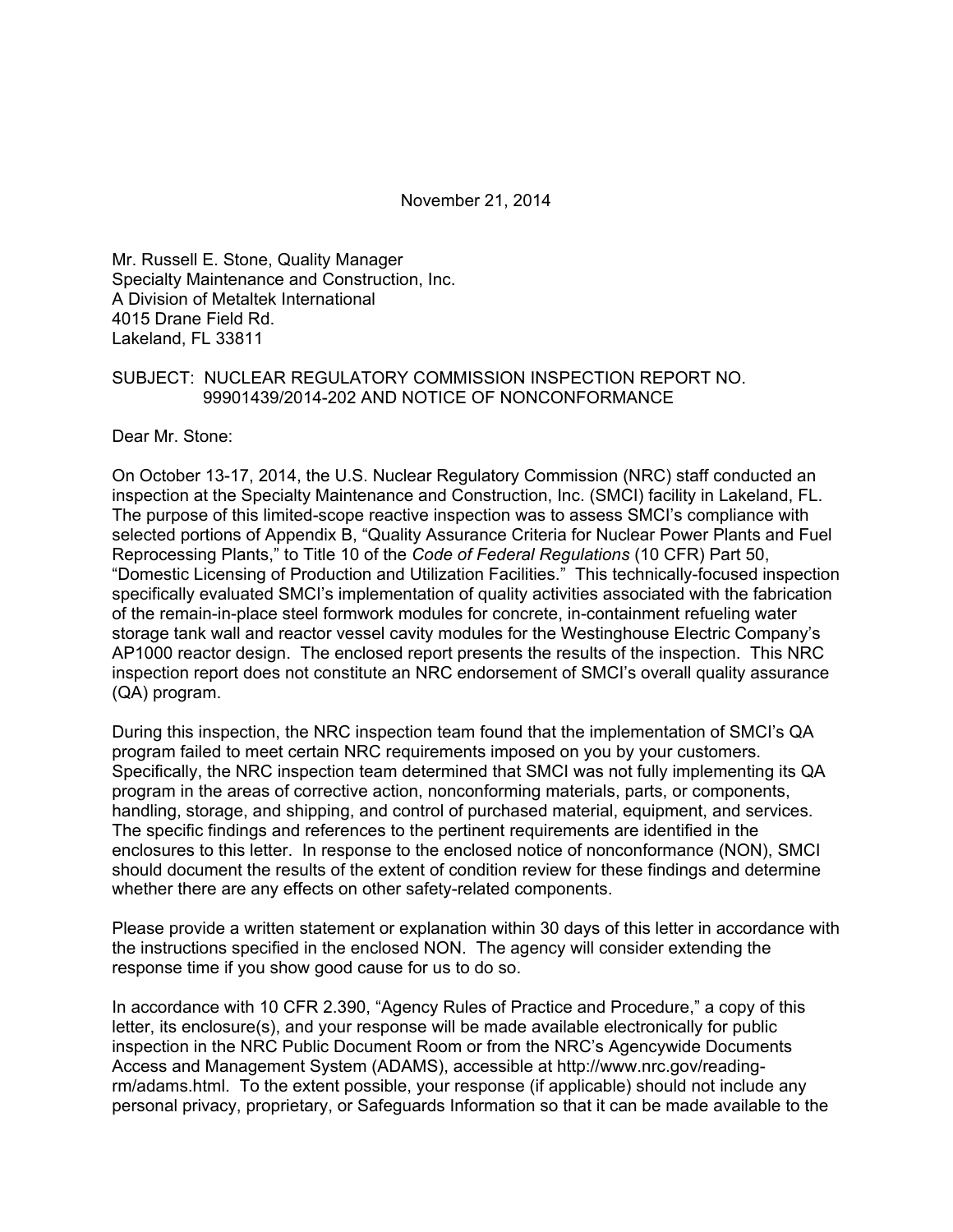#### R. Stone -2-

public without redaction. If personal privacy or proprietary information is necessary to provide an acceptable response, please provide a bracketed copy of your response that identifies the information that should be protected and a redacted copy of your response that deletes such information. If you request that such material be withheld from public disclosure, you must specifically identify the portions of your response that you seek to have withheld and provide in detail the bases for your claim (e.g., explain why the disclosure of information will create an unwarranted invasion of personal privacy or provide the information required by 10 CFR 2.390(b) to support a request for withholding confidential commercial or financial information). If Safeguards Information is necessary to provide an acceptable response, please provide the level of protection described in 10 CFR 73.21, "Protection of Safeguards Information: Performance Requirements."

Sincerely,

#### */RA/*

Edward H. Roach, Chief Mechanical Vendor Inspection Branch Division of Construction Inspection and Operational Programs Office of New Reactors

Docket No.: 99901439

Enclosures:

- 1. Notice of Nonconformance
- 2. Inspection Report No. 99901439/2014-202 and Attachment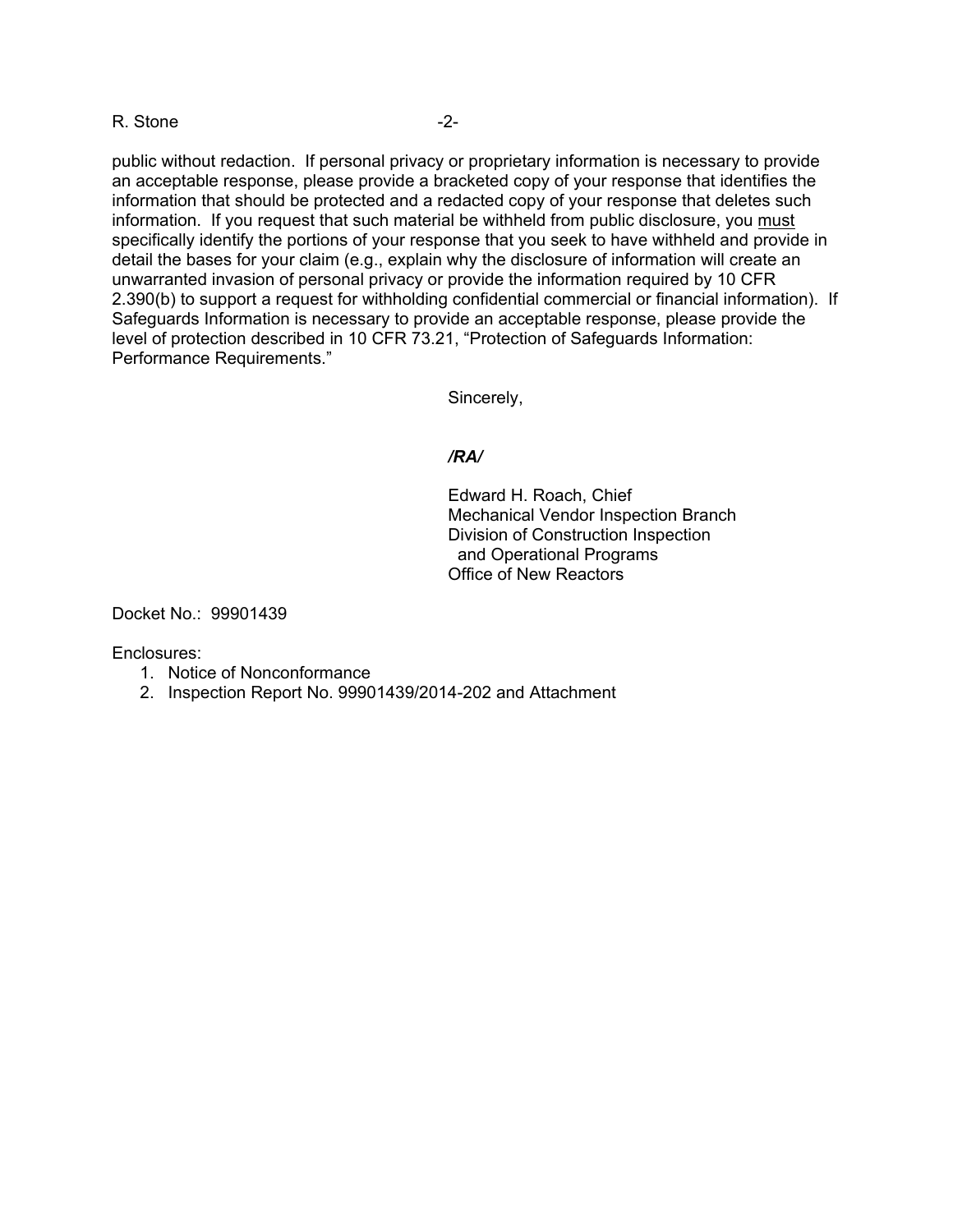#### R. Stone -2-

public without redaction. If personal privacy or proprietary information is necessary to provide an acceptable response, please provide a bracketed copy of your response that identifies the information that should be protected and a redacted copy of your response that deletes such information. If you request that such material be withheld from public disclosure, you must specifically identify the portions of your response that you seek to have withheld and provide in detail the bases for your claim (e.g., explain why the disclosure of information will create an unwarranted invasion of personal privacy or provide the information required by 10 CFR 2.390(b) to support a request for withholding confidential commercial or financial information). If Safeguards Information is necessary to provide an acceptable response, please provide the level of protection described in 10 CFR 73.21, "Protection of Safeguards Information: Performance Requirements."

Sincerely,

#### */RA/*

Edward H. Roach, Chief Mechanical Vendor Inspection Branch Division of Construction Inspection and Operational Programs Office of New Reactors

Docket No.: 99901439

Enclosures:

- 1. Notice of Nonconformance
- 2. Inspection Report No. 99901439/2014-202 and Attachment

DISTRIBUTION: KKavanagh ASakadales RRasmussen Tim.Ennis@MetalTek.com Russell.Stone@MetalTek.com

|               | <b>ADAMS Accession No.: ML14308A027</b><br>*Concurred via email |                 | <b>NRO-002</b> |  |
|---------------|-----------------------------------------------------------------|-----------------|----------------|--|
| <b>OFFICE</b> | NRO/DCIP/MVIB                                                   | NRO/DCIP/MVIB   | NRO/DCIP/MVIB  |  |
| <b>NAME</b>   | <b>YDiaz-Castillo</b>                                           | JOrtega-Luciano | LMicewski      |  |
| <b>DATE</b>   | 11/4/2014                                                       | 11/4/2014       | 11/4/2014      |  |
| <b>OFFICE</b> | NRR/DE/MCB                                                      | NRO/DCIP:ES     | NRO/DCIP/MVIB  |  |
| <b>NAME</b>   | <b>RDavis</b>                                                   | <b>TFrye</b>    | ERoach         |  |
| <b>DATE</b>   | 11/5/2014                                                       | 11/6/2014       | 11/21/2014     |  |

**OFFICIAL RECORD COPY**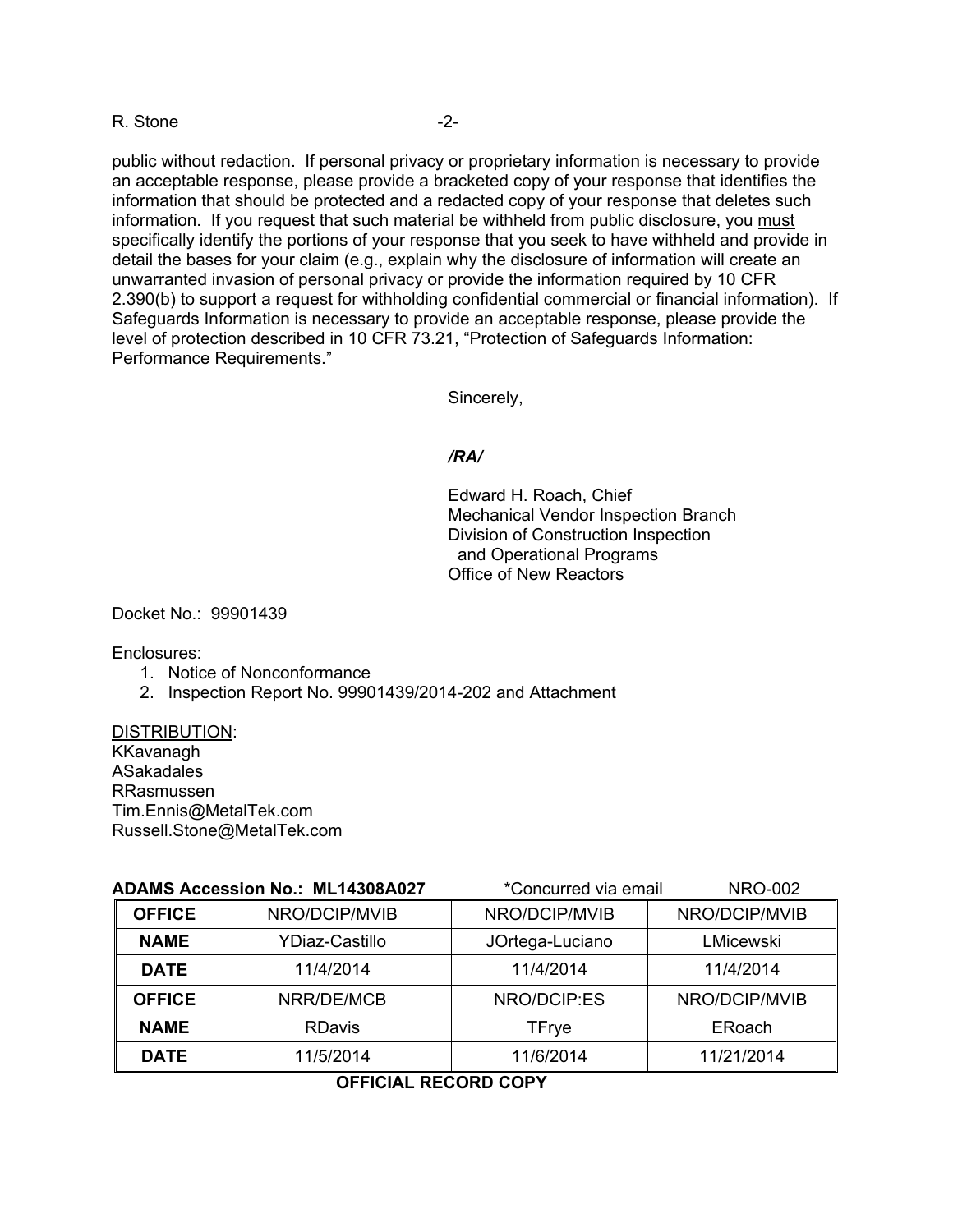### **NOTICE OF NONCONFORMANCE**

Specialty Maintenance and Construction, Inc. 4015 Drane Field Road Lakeland, FL 33811 Docket No. 99901439

Based on the results of a U.S. Nuclear Regulatory Commission (NRC) inspection conducted at the Specialty Maintenance and Construction, Inc. (SMCI) facility in Lakeland, FL, on October 13, 2014, through October 17, 2014, certain activities were not conducted in accordance with NRC requirements that were contractually imposed on SMCI by its customers or NRC licensees:

A. Criterion XVI, "Corrective Action," in Appendix B, "Quality Assurance Program Criteria for Nuclear Power Plants and Fuel Reprocessing Plants," to Title 10 of the *Code of Federal Regulations* (10 CFR) Part 50, "Domestic Licensing of Production and Utilization Facilities," states that, "Measures shall be established to assure that conditions adverse to quality, such as failures, malfunctions, deficiencies, deviations, defective material and equipment, and nonconformances are promptly identified and corrected. In the case of significant conditions adverse to quality, the measures shall assure that the cause of the condition is determined and corrective action taken to preclude repetition. The identification of the significant condition adverse to quality, the cause of the condition, and the corrective action taken shall be documented and reported to appropriate levels of management."

Paragraph 16.3.3.3 of Section 16.0 of SMCI's Quality Assurance Manual, "Corrective Action," Revision 3 dated December 23, 2013, states, in part, that "The Quality Manager in conjunction with the affected department manager or supervisor shall recommend the appropriate corrective action to be taken… The individual responsible for implementing the corrective measures shall propose a completion date, subject to the Quality Manager's acceptance."

Contrary to the above, as of October 16, 2014, SMCI failed to ensure that significant conditions adverse to quality were promptly identified and corrected, and also failed to ensure that significant conditions adverse to quality were corrected to preclude repetition.

Specifically,

1. Corrective action taken in response to NRC finding, NON 99901439/2014-201-01, related to SMCI's failure to qualify a welding procedure in accordance with Westinghouse Electric Company document number APP-VW20-ZO-023, "Welding Specification for ASTM A240 UNS S32101 Duplex Stainless Steel," Revision 3, dated February 11, 2011, was inadequate. The NRC inspection team verified the corrective actions and determined that SMCI failed to effectively implement the corrective actions as documented in a letter from SMCI to the NRC dated June 6, 2014. Although SMCI did generate a welding procedure specification and procedure qualification record checklist, these checklists have not been incorporated in SMCI's quality assurance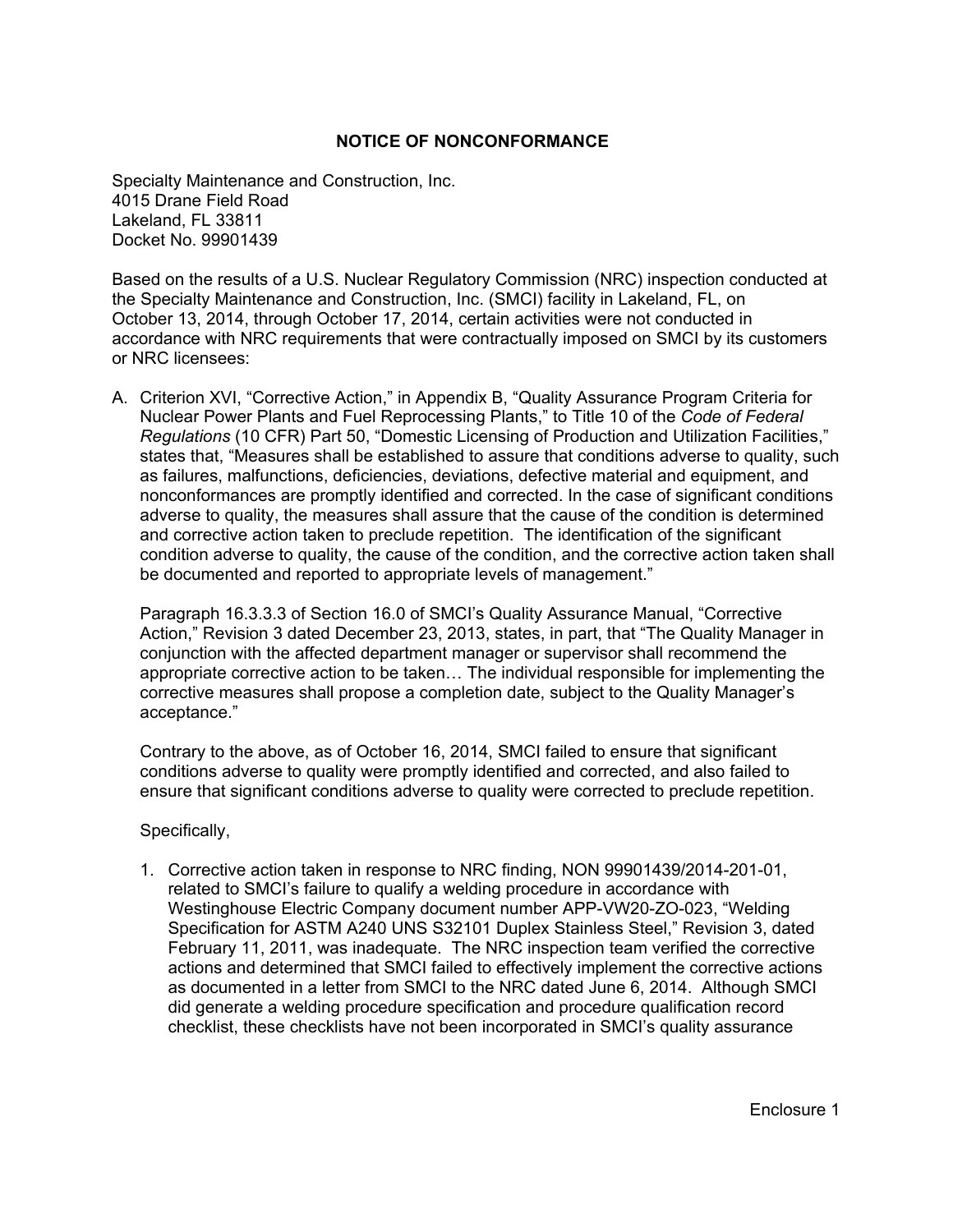program. In addition, the checklists failed to provide the necessary reference to meet the WEC specifications to address weld ferrite content in duplex stainless steel welds.

2. Corrective action taken in response to NRC finding, NON 99901439/2014-201-02, classified as a significant condition adverse to quality, related to SMCI's failure to adopt a Nonconformance Program that meets the requirements of Criterion XV in Appendix B to 10 CFR Part 50, was inadequate. The NRC inspection team verified the corrective actions and determined that SMCI failed to effectively implement the corrective actions as documented in a letter from SMCI to the NRC dated June 6, 2014. The NRC inspection team found several recurrent examples that indicate that the corrective actions taken to preclude repetition were inadequate. For example, the NRC inspection team identified four nonconformance (NCR) hold tags that did not contain the NCR number, and found seven items in the NCR holding area without proper identification and description of the cause of the nonconforming issue. Furthermore, the NRC inspection team determined that the SMCI training conducted for the new NCR procedure as part of the corrective action was ineffective.

This issue has been identified as Nonconformance 99901439/2014-202-01.

B. Criterion XV, "Nonconforming Materials, Parts, or Components," in Appendix B to 10 CFR Part 50, states, in part, that "Measures shall be established to control materials, parts, or components which do not conform to requirements in order to prevent their inadvertent use or installation. These measures shall include, as appropriate, procedures for identification, documentation, segregation, disposition, and notification to affected organizations. Nonconforming items shall be reviewed and accepted, rejected, repaired or reworked in accordance with documented procedures."

Paragraph 15.3.1 of Section 15.0 of SMCI's Quality Assurance Manual, "Control of Nonconforming Items," Revision 6 dated December 23, 2013, states, in part, that "Nonconforming conditions may be identified by an SMCI employee discovering a condition adverse to quality during processing activities affecting quality, or a supplier or subcontractor notifying SMCI of a nonconforming condition. Once a nonconformance is determined to exist, the SMCI employee shall document the nonconformance on a Nonconformance Report (NCR)."

Section 5.5.2.1 of SMCI procedure QP-5.3, "Manufacturing Travelers," Revision 2, dated September 4, 2014, states, in part, that "Manufacturing shall sign/initial and date all completed operations as they are completed." In addition, Section 5.5.2.2 states, in part, that "If Quality Inspection performs the inspection and determines the work performed by Manufacturing has not been completed in accordance with the operation description, the Traveler shall be returned to Manufacturing. Quality Assurance shall initiate a Nonconformance Report in accordance with QP-15.0 for all nonconforming conditions."

Contrary to the above as of October 16, 2014, SMCI failed to adequately identify, document, evaluate, segregate, disposition, and notify affected organizations of nonconforming products.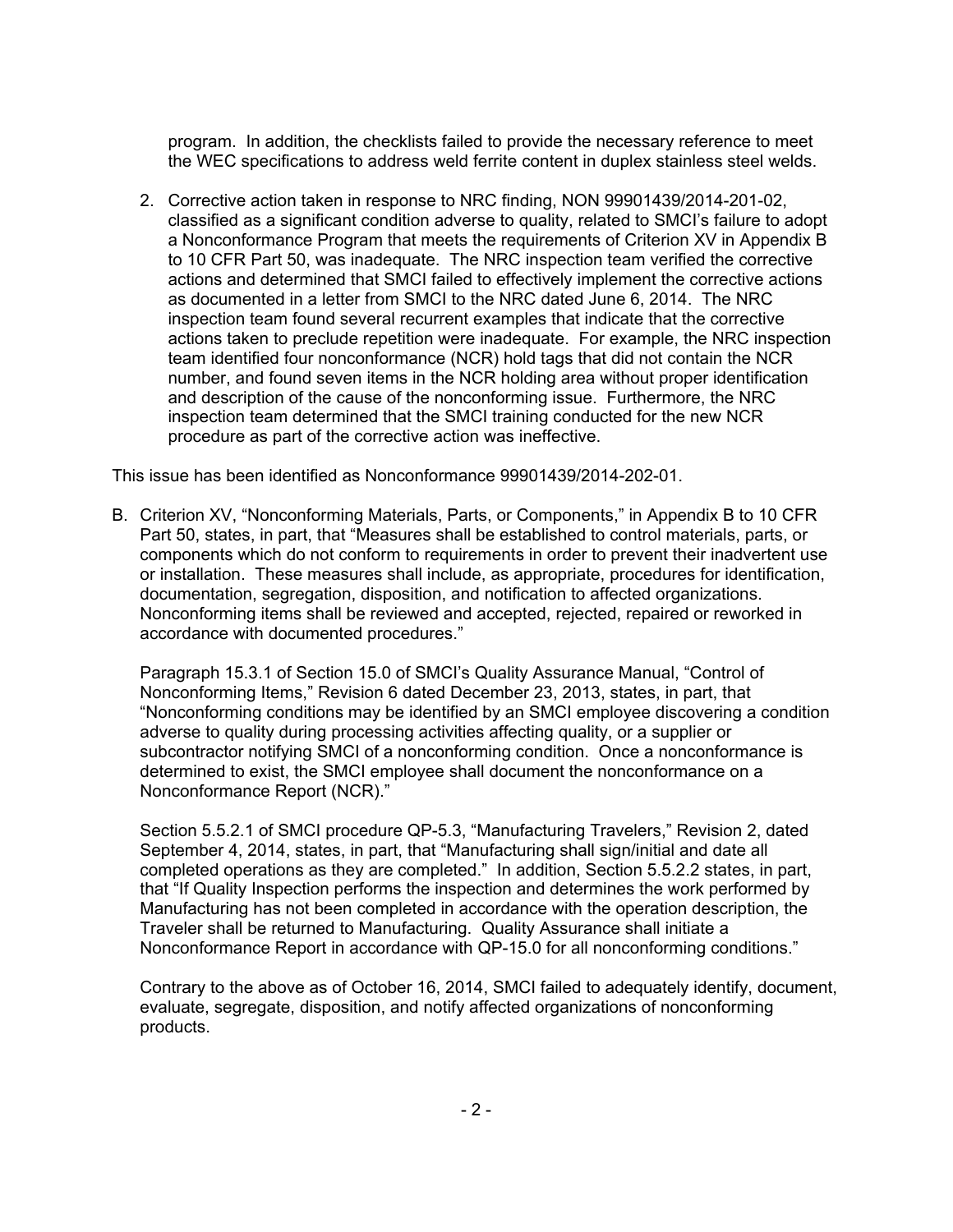## Specifically,

- 1. The NRC inspection team identified through interviews of manufacturing and quality inspection staff at SMCI that quality control (QC) inspectors do not always initiate an NCR for all nonconforming conditions found after a welder has completed a step in accordance with the operation description; instead, the QC inspectors extend the definition of "work in process" to justify rework of nonconforming conditions without proper documentation. Individuals described various administrative methods of classifying a weld as "in process" based on which signature blocks on a weld traveler had been signed and dated. This practice allowed unlimited iterations of grinding out and reworking of nonconforming conditions by a welder without documentation in an NCR.
- 2. SMCI failed to generate an NCR for an oxidized spool of AWS E71T-1M/12M-JH4 flux core arc welding wire intended for use on the AP1000 CA-20 subassemblies 3 and 4 for Vogtle Electric Generating Plant Unit 3. The spool of wire was checked into the controlled storage area by a member of the SMCI staff in a known wetted condition, but rather than documenting the condition in an NCR, the employee attached a handwritten note stating that the spool should not be used.

This issue has been identified as Nonconformance 99901439/2014-202-02.

C. Criterion XIII, "Handling, Storage, and Shipping," in Appendix B to 10 CFR Part 50, states, in part, that "Measures shall be established to control the handling, storage, shipping, cleaning and preservation of material and equipment in accordance with work and inspection instructions to prevent damage or deterioration."

Subsection 6.1.2.d of Section 6, "Storage," of Subpart 2.2, "Quality Assurance Requirements for Packaging, Shipping, Receiving, Storage, and Handling of Items for Nuclear Power Plants," of the American Society of Mechanical Engineers Nuclear Quality Assurance (NQA)-1, "Quality Assurance Requirements for Nuclear Facility Applications," 1994 Edition, states, in part, that "Level D items may be stored outdoors in an area marked and designated for storage that is well drained. Items shall be stored on cribbing or equivalent to allow for air circulation and to avoid trapping water."

Subsection 5.a, "Storage Level D," of Section 1.2, "Storage Area Requirements," of Appendix 1, "Storage Levels and Cleanliness Classes," to SMCI's QP-13.0, "Material, Handling, Storage, and Shipping," Revision 4, dated September 8, 2014, states, in part, "Outdoor storage - well drained. Items shall be stored on cribbing, or equivalent, to allow for air circulation and to avoid trapping water."

Contrary to the above, as of October 16, 2014, SMCI failed to establish adequate measures for the storage of Level D items to prevent damage or deterioration. Specifically, the NRC inspection team identified several locations where Level D material was being stored that did not have proper drainage. For example, several of the materials being stored were retaining water, had standing water directly beneath the material, and in some cases the pallets holding the material were sinking into the mud created by the water.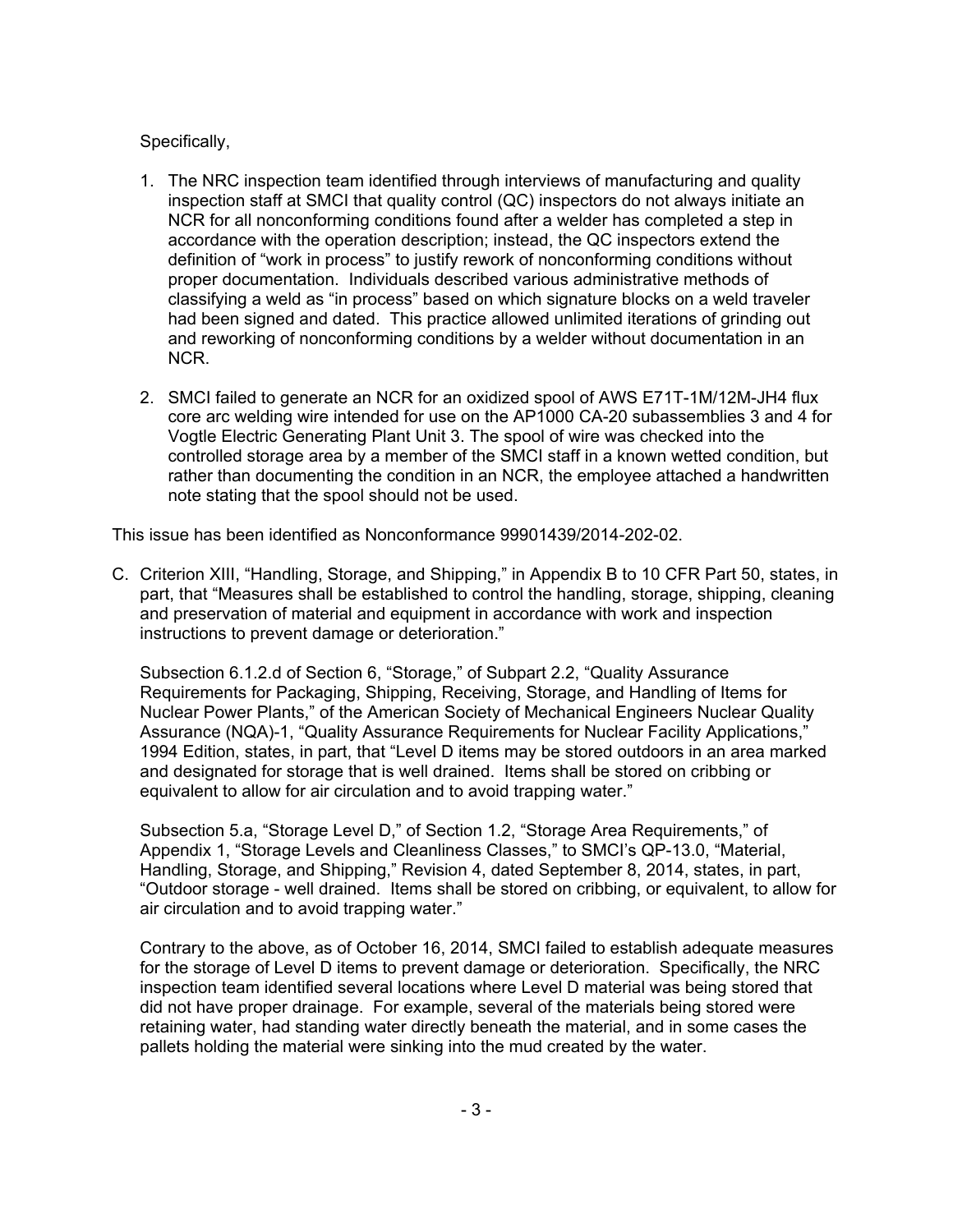This issue has been identified as Nonconformance 99901439/2014-202-03.

D. Criterion VII, "Control of Purchased Material, Equipment, and Services," in Appendix B to 10 CFR Part 50, states, in part, that "Measures shall be established to assure that purchased material, equipment, and services, whether purchased directly or through contractors and subcontractors, conform to the procurement documents. These measures shall include provisions, as appropriate, for source evaluation and selection, objective evidence of quality furnished by the contractor or subcontractor, inspection at the contractor or subcontractor source, and examination of products upon delivery."

Appendix E, "Detrimental and Prohibited Material Control," to WEC document number, APP-GW-ZO-602 "AP1000 Cleaning and Cleanliness Requirements of Equipment for Use in Nuclear Supply and Associated Systems," Revision 3, dated February 8, 2013, states, in part, that "marking materials to be used on the surface of items during manufacture and installation shall be evaluated prior to use to determine if contaminants are present." The document further states, in part, that "possible sources of contaminants include temperature indicating crayons." Table IV, "Detrimental Material Limits for Non-Product Material," in Appendix E lists the contaminants that may be detrimental to various component materials.

Contrary to the above, as of October 16, 2014, SMCI failed to assure that purchased material conforms to the procurement documents. Specifically, SMCI failed to verify that temperature indicating crayons, used in the fabrication of AP1000 safety-related components, were free of contaminants in accordance with the requirements of Appendix E to WEC document number APP-GW-ZO-602. Contaminants present on stainless steel surfaces can increase the material's susceptibility to stress corrosion cracking.

This issue has been identified as Nonconformance 99901439/2014-202-04.

Please provide a written statement or explanation to the U.S. Nuclear Regulatory Commission, ATTN: Document Control Desk, Washington, DC 20555-0001 with a copy to the Chief, Mechanical Vendor Inspection Branch, Division of Construction and Operational Programs, Office of New Reactors, within 30 days of the date of the letter transmitting this notice of nonconformance. This reply should be clearly marked as a "Reply to a Notice of Nonconformance" and should include for each noncompliance: (1) the reason for the noncompliance, or if contested, the basis for disputing the noncompliance; (2) the corrective steps that have been taken and the results achieved; (3) the corrective steps that will be taken to avoid future noncompliances; and (4) the date when your corrective action will be completed. Where good cause is shown, consideration will be given to extending the response time.

Because your response will be made available electronically for public inspection in the NRC Public Document Room or from the NRC's Agencywide Documents Access Management System (ADAMS), accessible through the NRC Web site at http://www.nrc.gov/readingrm/adams.html, to the extent possible, it should not include any personal, privacy, proprietary, or Safeguards Information so that it can be made available to the public without redaction. If personal privacy or proprietary information is necessary to provide an acceptable response, then please provide a bracketed copy of your response that identifies the information that should be protected and a redacted copy of your response that deletes such information. If you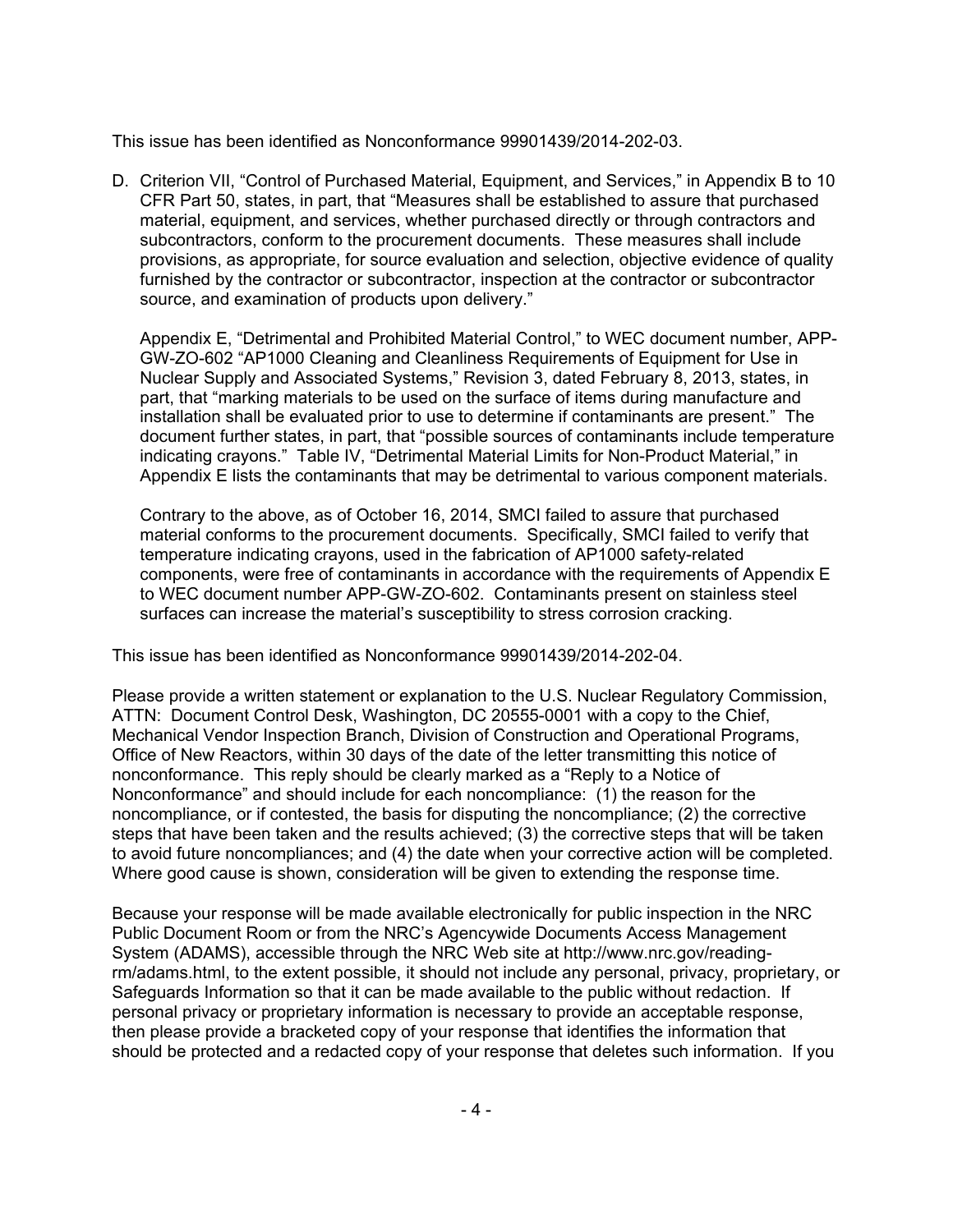request withholding of such material, you must specifically identify the portions of your response that you seek to have withheld and provide in detail the bases for your claim of withholding (e.g., explain why the disclosure of information will create an unwarranted invasion of personal privacy or provide the information required by 10 CFR 2.390(b) to support a request for withholding confidential commercial or financial information). If Safeguards Information is necessary to provide an acceptable response, please provide the level of protection described in 10 CFR 73.21, "Protection of Safeguards Information: Performance Requirements."

Dated this the 21<sup>st</sup> day of November 2014.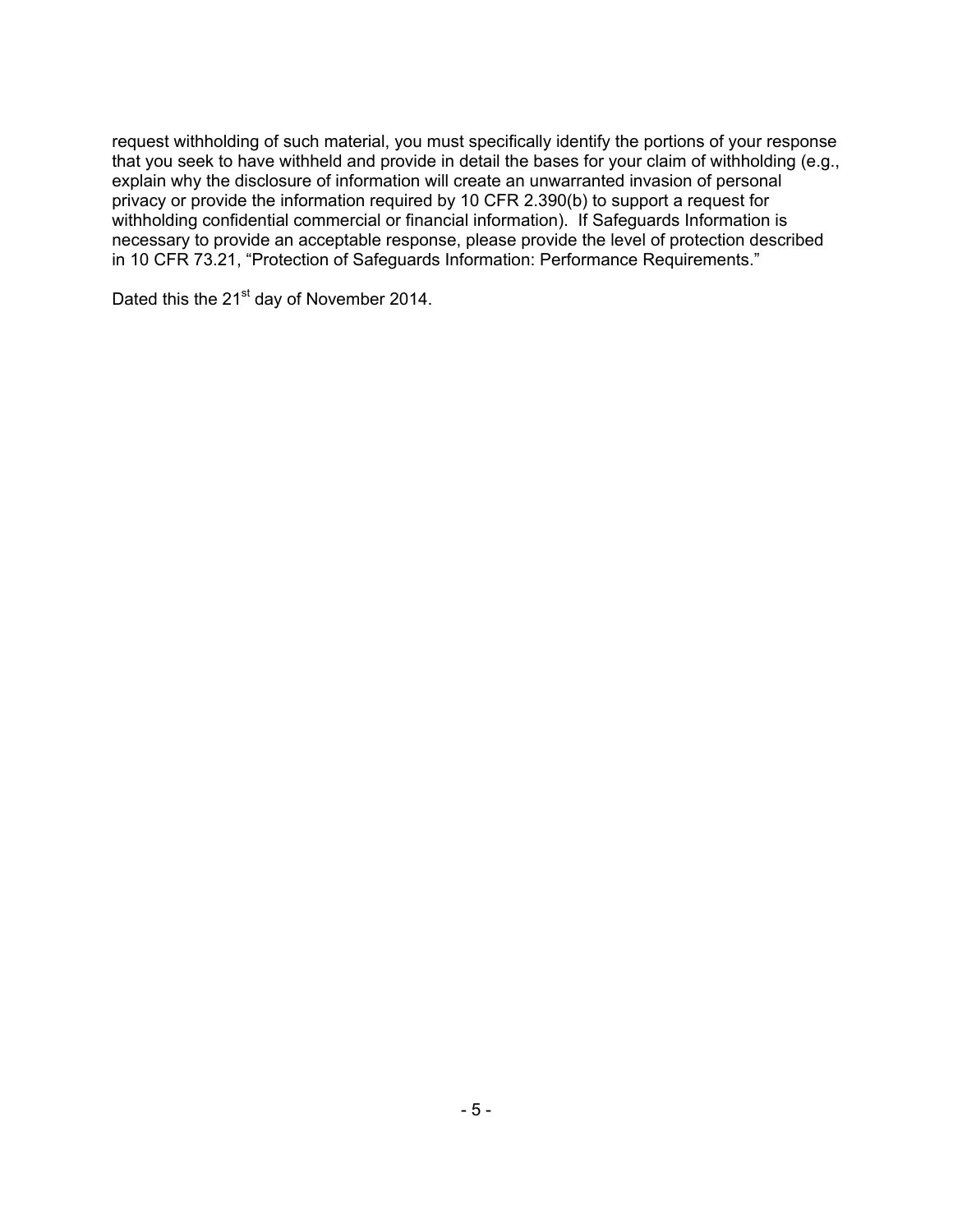#### **U.S. NUCLEAR REGULATORY COMMISSION OFFICE OF NEW REACTORS DIVISION OF CONSTRUCTION INSPECTION AND OPERATIONAL PROGRAMS VENDOR INSPECTION REPORT**

| Docket No.:                       | 99901439                                                                                                                                                                                                                                                                                                                                                                    |                                                               |                    |  |
|-----------------------------------|-----------------------------------------------------------------------------------------------------------------------------------------------------------------------------------------------------------------------------------------------------------------------------------------------------------------------------------------------------------------------------|---------------------------------------------------------------|--------------------|--|
| Report No.:                       | 99901439/2014-202                                                                                                                                                                                                                                                                                                                                                           |                                                               |                    |  |
| Vendor:                           | Specialty Maintenance and Construction, Inc.<br>A Division of Metaltek International<br>4015 Drane Field Rd.<br>Lakeland, FL 33811                                                                                                                                                                                                                                          |                                                               |                    |  |
| Vendor Contact:                   | Mr. Russell Stone<br><b>Quality Assurance Manager</b><br>E-mail: Russel.Stone@metaltek.com<br>Phone: 863-644-8432                                                                                                                                                                                                                                                           |                                                               |                    |  |
| <b>Nuclear Industry Activity:</b> | Specialty Maintenance and Construction, Inc. is under contract to<br>Chicago Bridge & Iron to fabricate, assemble, inspect, transport,<br>and deliver the reactor vessel cavity, remain-in-place steel form<br>work modules for concrete, and in-containment refueling water<br>storage tank wall modules for the Westinghouse Electric<br>Company's AP1000 reactor design. |                                                               |                    |  |
| <b>Inspection Dates:</b>          | October 13-17, 2014                                                                                                                                                                                                                                                                                                                                                         |                                                               |                    |  |
| Inspectors:                       | Yamir Diaz-Castillo<br>Jonathan Ortega-Luciano<br>Laura Miceswki<br><b>Robert Davis</b>                                                                                                                                                                                                                                                                                     | NRO/DCIP/MVIB<br>NRO/DCIP/MVIB<br>NRO/DCIP/MVIB<br>NRO/DE/MCB | <b>Team Leader</b> |  |
| Approved by:                      | Edward H. Roach, Chief<br>Mechanical Vendor Inspection Branch<br>Division of Construction Inspection<br>and Operational Programs<br><b>Office of New Reactors</b>                                                                                                                                                                                                           |                                                               |                    |  |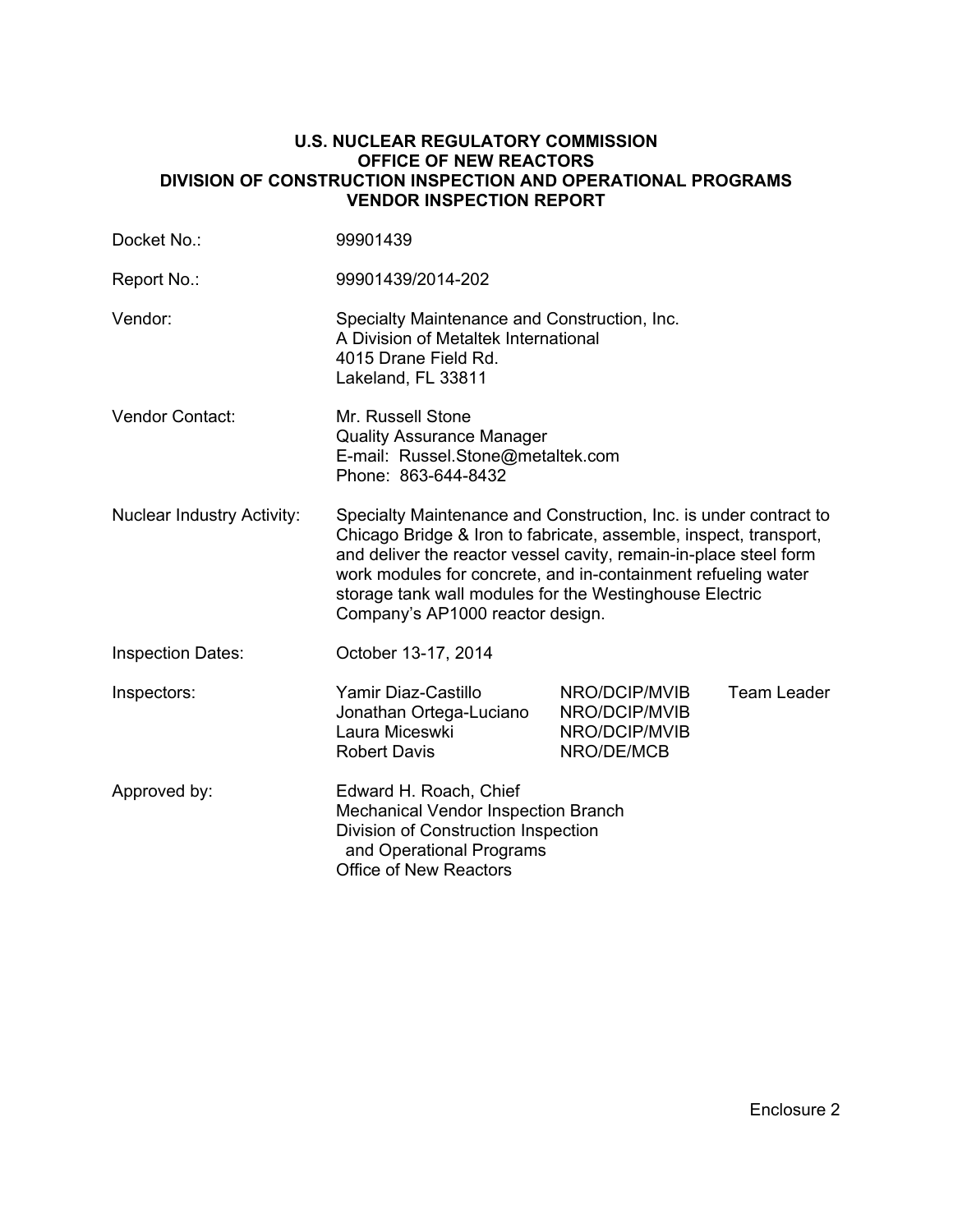## **EXECUTIVE SUMMARY**

### Specialty Maintenance and Construction, Inc. 99901439/2014-202

The U.S. Nuclear Regulatory Commission (NRC) staff conducted a vendor inspection at the Specialty Maintenance and Construction, Inc. (SMCI) facility to verify that it had implemented an adequate quality assurance (QA) program that complies with the requirements of Appendix B, "Quality Assurance Criteria for Nuclear Power Plants and Fuel Reprocessing Plants," to Title 10 of the *Code of Federal Regulations* (10 CFR) Part 50, "Domestic Licensing of Production and Utilization Facilities." The NRC inspection team conducted the inspection from October 13-17, 2014. This was the second NRC inspection at the SMCI facility.

This technically-focused inspection specifically evaluated SMCI's implementation of quality activities associated with the fabrication of the remain-in-place steel formwork modules for concrete, in-containment refueling water storage tank wall and reactor vessel cavity modules for the Westinghouse Electric Company (WEC) AP1000 reactor design. These modules and submodules are being fabricated for the Vogtle Electric Generating Plant (VEGP), Units 3 and 4 and Virgil C. Summer Generating Station, Units 2 and 3.

Some of the specific activities observed by the NRC inspection team included:

- Corrective Action Review board meeting
- Semi-automatic flux core arc welding on the reactor vessel cavity CA04 module for Virgil C. Summer Generating Station, Unit 3

The following regulation served as the basis for the NRC inspection:

• Appendix B to 10 CFR Part 50

During the course of this inspection, the NRC inspection team implemented Inspection Procedure (IP) 43003, "Reactive Inspections of Nuclear Vendors."

The information below summarizes the results of this inspection.

#### Corrective Action

The NRC inspection team issued Nonconformance 99901439/2014-202-01 in association with SMCI's failure to implement the regulatory requirements of Criterion XVI, "Corrective Action," in Appendix B to 10 CFR Part 50. Nonconformance 99901439/2014-202-01 cites SMCI for failing to ensure that significant conditions adverse to quality and conditions adverse to quality are promptly identified and corrected, and for failing to ensure that significant conditions adverse to quality were corrected to preclude repetition. Specifically, SMCI did not take adequate corrective actions in response to the findings from the last NRC inspection as documented in inspection report No. 99901439/2014-201.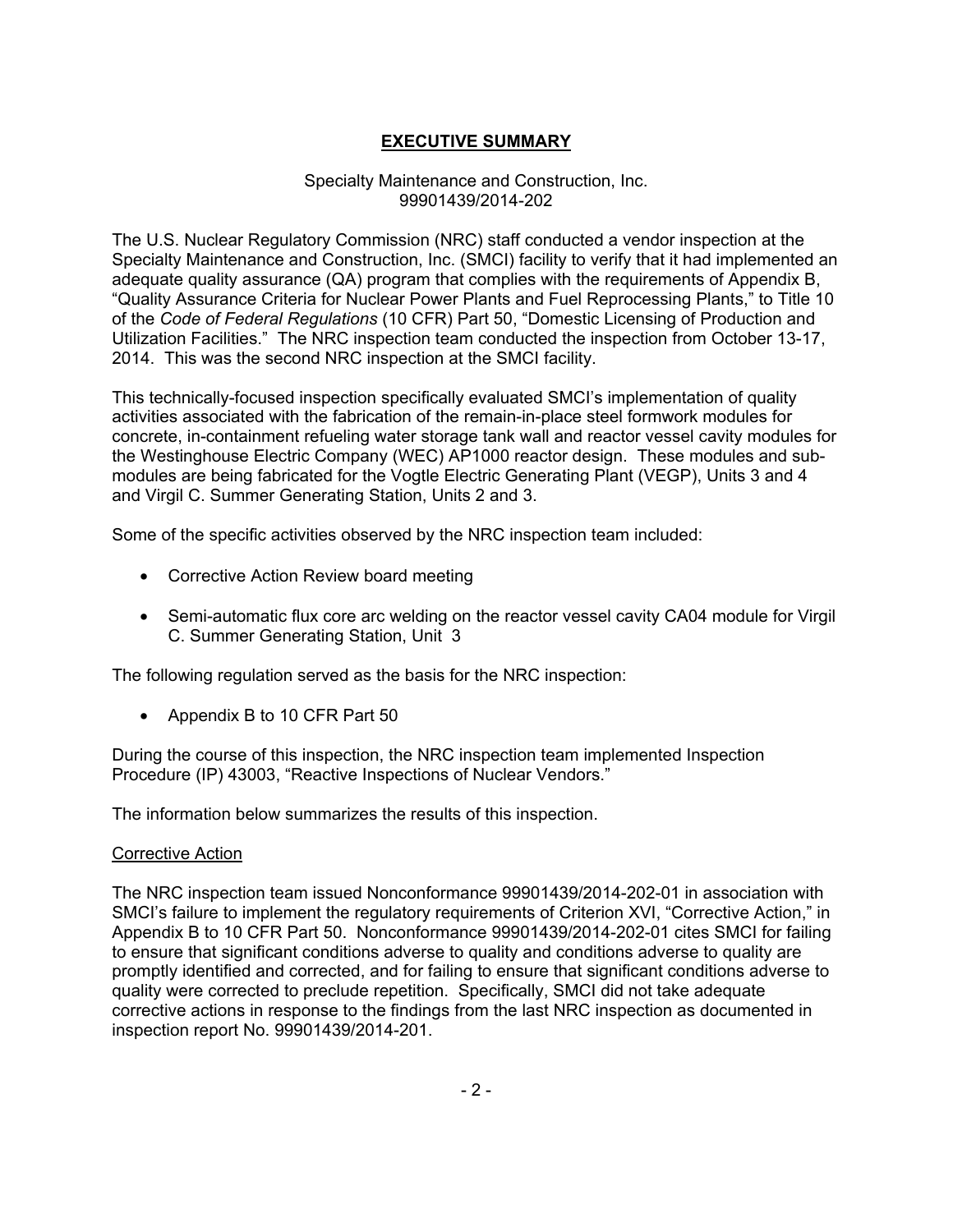## Nonconforming Materials, Parts, or Components

The NRC inspection team issued Nonconformance 99901439/2014-202-02 in association with SMCI's failure to implement the regulatory requirements of Criterion XV, "Nonconforming Materials, Parts, or Components," in Appendix B to 10 CFR Part 50. Nonconformance 99901439/2014-202-02 cites SMCI for failing to adequately identify, document, evaluate, segregate, disposition, and notify affected organizations of a nonconforming product. Specifically, SMCI avoided generating nonconformance reports (NCRs) for all nonconforming conditions by extending the definition of "work in process" to justify rework of nonconforming conditions without proper documentation and did not generate an NCR for spool of wire that was checked into the controlled storage area by a member of SMCI staff in a known wetted condition.

## Handling, Storage, and Shipping

The NRC inspection team issued Nonconformance 99901439/2014-202-03 in association with SMCI's failure to implement the regulatory requirements of Criterion XIII, "Handling, Storage, and Shipping," in Appendix B to 10 CFR Part 50. Nonconformance 99901439/2014-202-03 cites SMCI for failing to establish adequate measures for the storage of Level D items. Specifically, the NRC inspection team identified several locations where Level D material was being stored that did not have proper drainage.

### Control of Purchased Material, Equipment, and Services

The NRC inspection team issued Nonconformance 99901439/2014-202-04 in association with SMCI's failure to implement the regulatory requirements of Criterion VII, "Control of Purchased Material, Equipment, and Services," in Appendix B to 10 CFR Part 50. Nonconformance 99901439/2014-202-04 cites SMCI for failing to assure that purchased material conformed to the procurement documents. Specifically, SMCI failed to verify that temperature indicating crayons, used in the fabrication of AP1000 safety-related components, were free of contaminants in accordance with the requirements of Appendix E, "Detrimental and Prohibited Material Control," of Westinghouse Electric Company (WEC) document number, APP-GW-ZO-602 "AP1000 Cleaning and Cleanliness Requirements of Equipment for Use in Nuclear Supply and Associated Systems," Revision 3, dated February 8, 2013.

#### Other Inspection Areas

The NRC inspection team determined that SMCI is implementing its programs for training and qualification of personnel and control of special processes in accordance with the applicable regulatory requirements of Appendix B to 10 CFR Part 50. Based on the limited sample of documents reviewed and activities observed, the NRC inspection team also determined that SMCI is implementing its policies and procedures associated with these programs. No findings of significance were identified.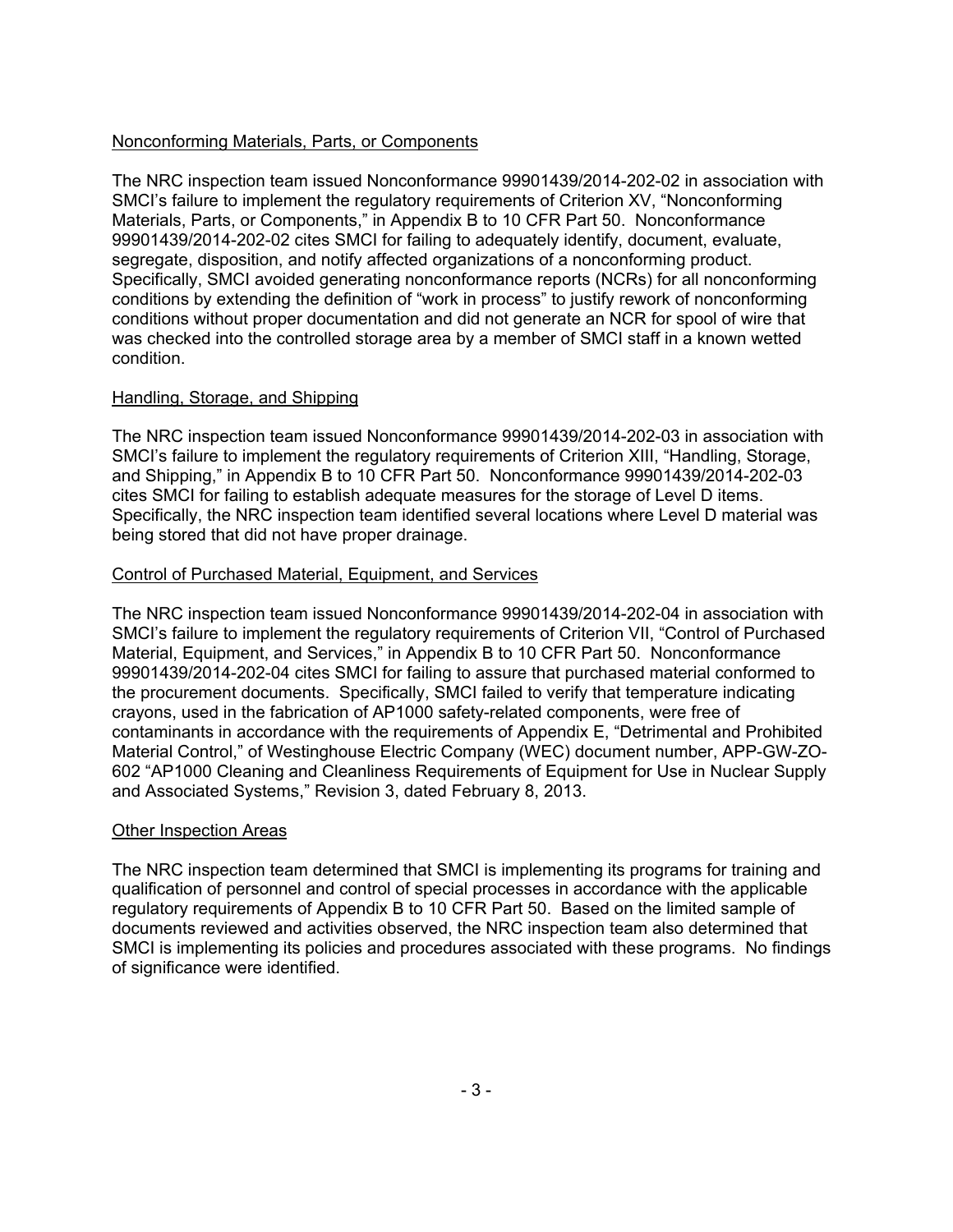## **REPORT DETAILS**

## 1. Corrective Action

### a. Inspection Scope

The U.S Nuclear Regulatory Commission (NRC) inspection team reviewed SMCI's policies and implementing procedures that govern the corrective action program to verify compliance with the requirements of Criterion XVI, "Corrective Action," of Appendix B, "Quality Assurance Criteria for Nuclear Power Plants and Fuel Reprocessing Plants," to Title 10 of the *Code of Federal Regulations* (10 CFR) Part 50, "Domestic Licensing of Production and Utilization Facilities."

The NRC inspection team observed a Corrective Action Report (CAR) review board meeting to determine whether SMCI's staff demonstrated sufficient knowledge of the Corrective Action Program and whether the meeting provided an adequate review of the CARs, including proposed categorization (significant condition adverse to quality, condition adverse to quality, or other, as applicable) and appropriate screening for applicability 10 CFR Part 21, "Reporting Defects and Noncompliance." The NRC inspection team also evaluated the adequacy of SMCI's implementation of the corrective actions taken in response to the findings identified in the previous NRC inspection.

The NRC inspection team discussed the CAP with SMCI's management and technical staff. The attachment to this inspection report lists the documents reviewed by the NRC inspection team.

## b. Observations and Findings

## b.1 Corrective Action Associated with Nonconformance 99901439/2014-201-01

Following an April 2014 inspection, the NRC issued Nonconformance 999901439/2014- 201-01 for SMCI's failure to qualify a welding procedure in accordance with Westinghouse Electric Company (WEC) specification APP-VW20-ZO-023, "Welding Specification for ASTM A240 UNS S32101 Duplex Stainless Steel," Revision 3, dated February 11, 2011. Specifically, SMCI welding procedure qualification record (PQR) 1015-Partial Joint Penetration (PJP), listed the results of the ferrite testing of the test weld root as 73 percent, which is outside of the 35-65 percent ferrite range acceptance criterion specified by WEC specification APP-VW20-ZO-023. PQR 1015-PJP is a supporting PQR for welding procedure specification (WPS) number 1015. SMCI subsequently identified similar issues with WPS 1019, and its supporting PQRs 1019 and 1019-PJP. WPS 1015 and WPS 1019 are being used to perform welding on the incontainment refueling water storage tank modules for the AP1000 reactor.

In its response to the NRC, SMCI stated that PQRs 1015-PJP, 1019 and 1019-PJP were retested in accordance with WEC specification APP-VW20-ZO-023. SMCI further stated that the testing was done to the same parameters as the original PQRs 1015-PJP, 1019 and 1019-PJP, and that the results of the delta ferrite testing were found to be within the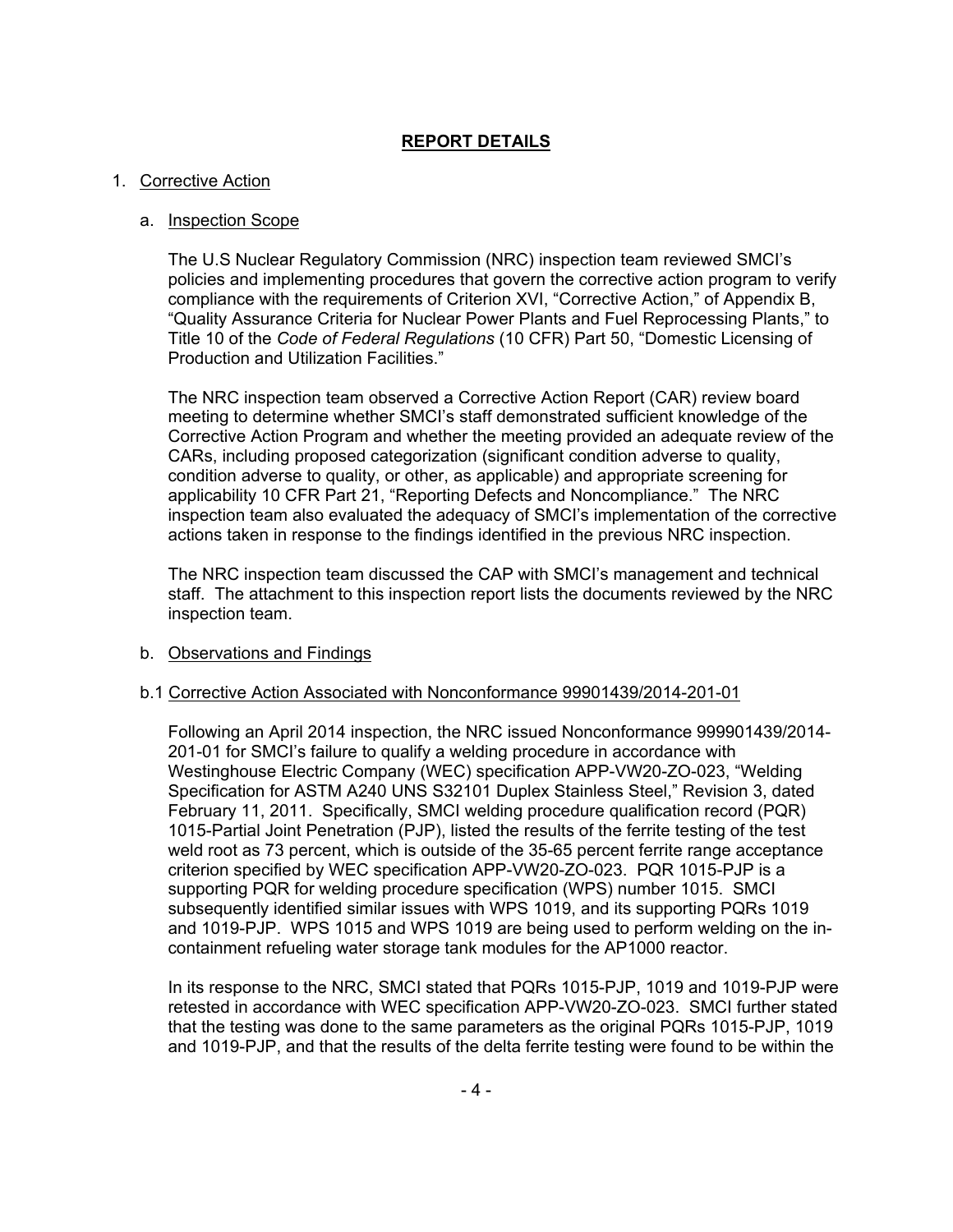required range of 35 to 65 percent ferrite. SMCI's response also stated that to avoid future noncompliance, SMCI WPS generation procedure would be revised to require a technical peer check of the WPS before approval at SMCI and submission to the purchaser. In addition, as part of the proposed corrective action, SMCI stated that a technical checklist would be developed for use during these reviews to prevent recurrence.

During the review of the documentation that provided the objective evidence for the completion of the corrective action, the NRC inspection team was unable to locate any new or revised SMCI procedures to verify implementation of SMCI's corrective action to Nonconformance 99901439/2014-201-01. SMCI did provide a WPS and PQR checklist, however, these checklists were not part of any formalized procedure and they failed to contain the necessary guidance to verify acceptable ferrite content for duplex stainless steel welds in accordance with WEC specification APP-VW20-ZO-023. The NRC inspection team identified this issue as an example of Nonconformance 99901439/2014- 202-01 for SMCI's failure to ensure that conditions adverse to quality are promptly identified and corrected to preclude repetition.

#### b.2 Corrective Action Associated with Nonconformance 99901439/2014-201-02

The NRC also issued Nonconformance 99901439/2014-201-02 for SMCI's failure to adequately identify, document, evaluate, segregate, disposition, and notify affected organizations of nonconforming products. Specifically, in 10 out of the 21 nonconformance reports reviewed by the NRC inspection team, SMCI failed to provide objective evidence of the following: (1) proper identification and description of the cause of the nonconforming product or activity, (2) indication of whether the nonconformance was evaluated for 10 CFR Part 21 reportability, (3) disposition and justification of the acceptability of the nonconforming product or activity, and (4) indication that the disposition was adequately completed to close the nonconformance report. In addition, SMCI failed to initiate and disposition nonconformance reports for six different pieces of measuring and testing equipment that were received out of calibration from the calibration vendor.

In its response to the NRC, SMCI stated that: (1) two additional staff with experience in Criterion XV in Appendix B to 10 CFR Part 50 would be hired, (2) the nonconformance reports (NCR) procedure and form were revised to establish a more robust and consistent nonconformance reporting process, (3) training was conducted on the new NCR procedure, and (4) a computer based program for handling NCRs would be developed and implemented. The NRC inspection team noted that the CAR opened in response to this finding was classified as a significant condition adverse to quality.

During the review of the documentation that provided the objective evidence for the completion of the corrective action, the NRC inspection team was not able to find objective evidence that all of the corrective actions documented in SMCI's response to the NRC were completed as described. The NRC inspection team verified the implementation of the corrective actions as documented in SMCI's response and found recurrent examples that indicate that the corrective actions taken to preclude repetition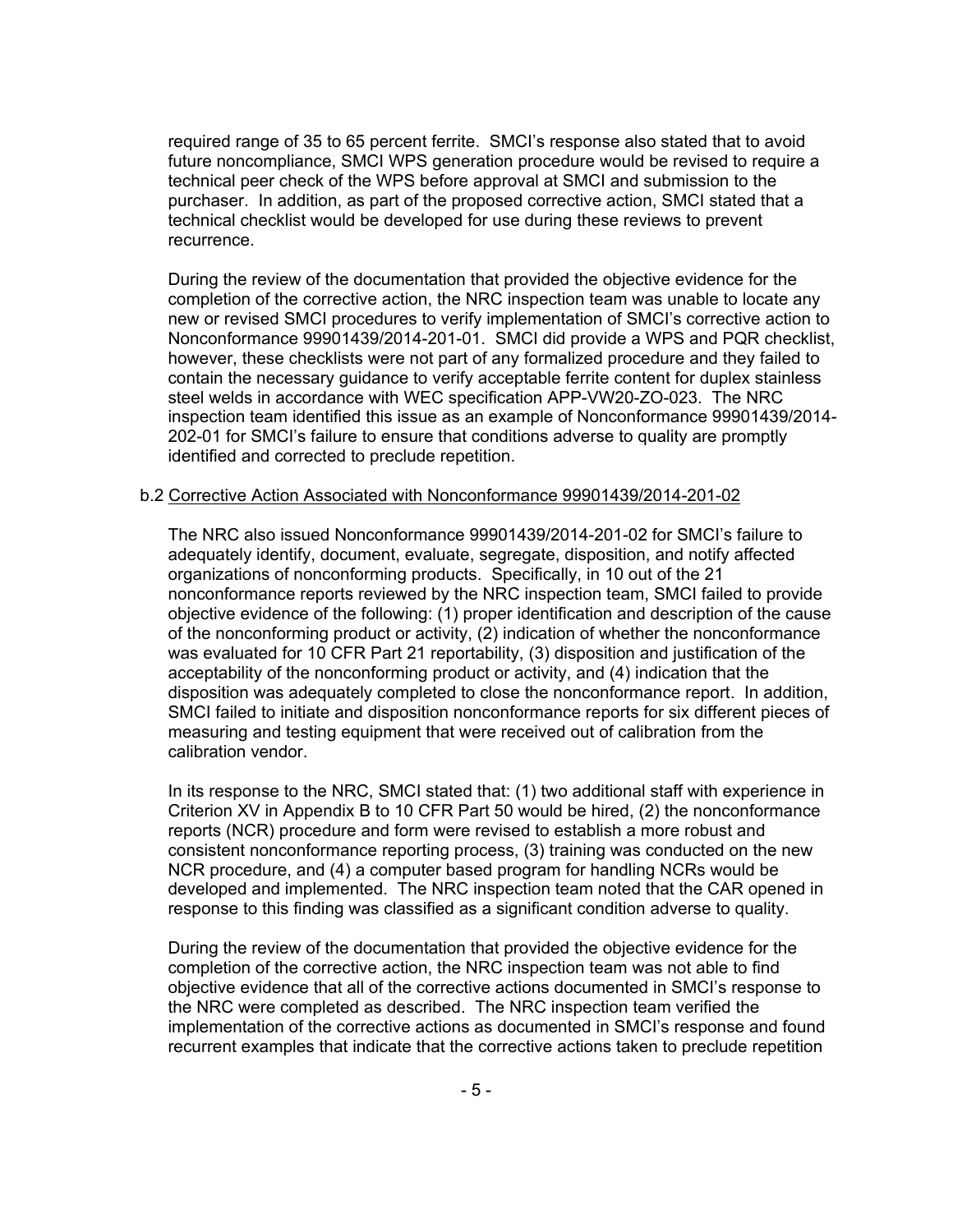were inadequate. For example, during a walkdown of the SMCI facilities, the NRC inspection team identified four examples in which SMCI placed an NCR hold tag on CA04 modules that did not include an NCR number on the hold tag as required by SMCI procedure QP 15.0, "Nonconformances." In addition, the NRC inspection team also found seven examples of items in the NCR holding area without proper identification and description of the cause of the nonconforming issue. Furthermore, based on several interviews of SMCI staff regarding the new NCR procedure, the NRC inspection team determined that the training provided to all SMCI staff on the new NCR process was ineffective. The NRC inspection team identified this issue as another example of Nonconformance 99901439/2014-202-02 for SMCI's failure to ensure that significant conditions adverse to quality are promptly identified and corrected to preclude repetition.

### c. Conclusion

The NRC inspection team issued Nonconformance 99901439/2014-202-01 in association with SMCI's failure to implement the regulatory requirements of Criterion XVI, "Corrective Action," in Appendix B to 10 CFR Part 50. Nonconformance 99901439/2014-202-01 cites SMCI for failing to ensure that significant conditions adverse to quality and conditions adverse to quality are promptly identified and corrected, and for failing to ensure that significant conditions adverse to quality were corrected to preclude repetition. Specifically, SMCI did not take adequate corrective actions in response to the findings from the last NRC inspection as documented in inspection report No. 99901439/2014-201.

### 2. Nonconforming Materials, Parts, or Components

#### a. Inspection Scope

The NRC inspection team reviewed SMCI's policies and implementing procedures that govern the control of nonconformances to verify compliance with the requirements of Criterion XV, "Nonconforming Materials, Parts, or Components," of Appendix B to 10 CFR Part 50.

The NRC inspection team also reviewed a sample of NCRs and nonconforming items on the shop floor to verify implementation of the corrective actions taken by SMCI to improve the nonconformance program. The NRC inspection team discussed the nonconformance program with SMCI's management and technical staff. The attachment to this inspection report lists the documents reviewed by the NRC inspection team.

#### b. Observations and Findings

During several interviews with manufacturing and quality inspection staff at SMCI, the NRC inspection team identified that quality control (QC) inspectors do not always initiate a NCR for all nonconforming conditions; instead, the QC inspectors extend the definition of "work in process" to justify rework of nonconforming conditions, despite being found after welding work completion, without proper documentation. Some individuals stated that welders have been instructed to initial, but not date, line items on a traveler so that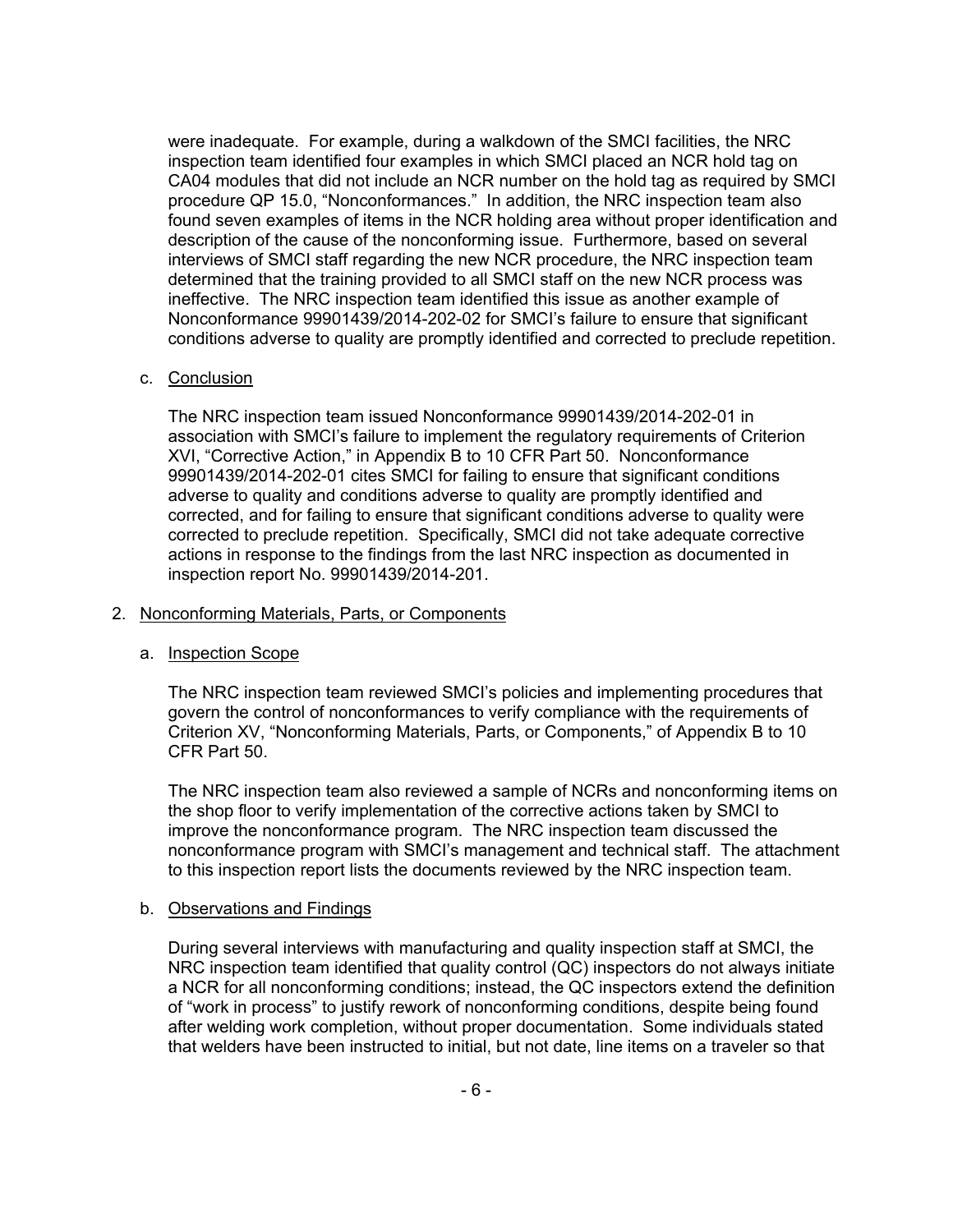the step can be considered "in-process" and therefore if QC finds a problem it can be corrected without writing an NCR and a rework traveler. Additionally, other individuals stated that a weld would be considered "in-process" until the QC inspector actually initialed and dated the traveler, even though the welder had already signed off the work as complete. This effectively allows unlimited iterations of grinding out and reworking by the welder for re-inspection by QC staff, with no supporting documentation, until an acceptable weld is achieved. The NRC inspection team identified this issue as an example of Nonconformance 99901439/2014-202-02 for SMCI's failure to adequately identify, document, evaluate, segregate, disposition, and notify affected organizations of a nonconforming product.

The NRC inspection team inspected SMCI's material storage areas to verify the storage condition of the weld wire used for nuclear safety-related applications. While performing a walkdown of the storage area, the NRC inspection team noted a spool of E71-T1 flux cored weld wire with a note carrying the handwritten instruction "DO NOT USE SPOOL" taped to the side. Upon further questioning, SMCI staff showed the NRC inspection team that the wire had several visible rust spots. This issue had not been entered into either the nonconformance or corrective action programs. Because the issue had not been documented, the spool was not segregated from the spools ready for issue, the cause of the rust had not been determined, and an extent of condition investigation had not been performed to determine whether any nonconforming wire had actually been used in a safety-related welding application. The material identification and lot numbers printed on the spool, as well as the job number, indicated that the wire was intended for use on nuclear safety-related welds for the AP1000 CA20 module subassemblies that SMCI is currently fabricating for Vogtle Electric Generating Plant.

In response, SMCI initiated NCR 2014-531, tagged and segregated the spool, and opened an investigation. SMCI management subsequently interviewed the personnel who had logged the spool of wire into the controlled wire box, who stated that the spool had been dropped in a puddle by a welder when returning the wire at the end of their shift. The personnel believed that the spool would dry out, and the handwritten note would prevent issuance while it was still wet. SMCI staff reviewed the weld wire issuance log and determined that the spool was logged into the storage area on September 20, 2014. SMCI ultimately concluded that the spool of wire had not been used for subsequent production work after it was wetted. E71T-1 flux cored welding wire is a tubular weld wire filled with welding flux. When the weld wire is exposed to water, the flux inside absorbs moisture. Once the welding wire is wetted or absorbs an excessive amount of moisture, there is no process that can "dry out" the welding wire. Dropping a spool of weld wire in a puddle would make the spool of wire unacceptable for use in welding safety-related components. Wetted weld wire can potentially produce welding defects such as porosity. Wetted weld wire can also contribute to hydrogen cracking which might not be detected unless the inspection of the welds is conducted at least 48 hours after the weld is completed. The NRC inspection team identified this issue as another example of Nonconformance 99901439/2014-202-02 for SMCI's failure to adequately identify, document, evaluate, segregate, disposition, and notify affected organizations of a nonconforming product. SMCI initiated CAR No. 2014-277 to address this issue.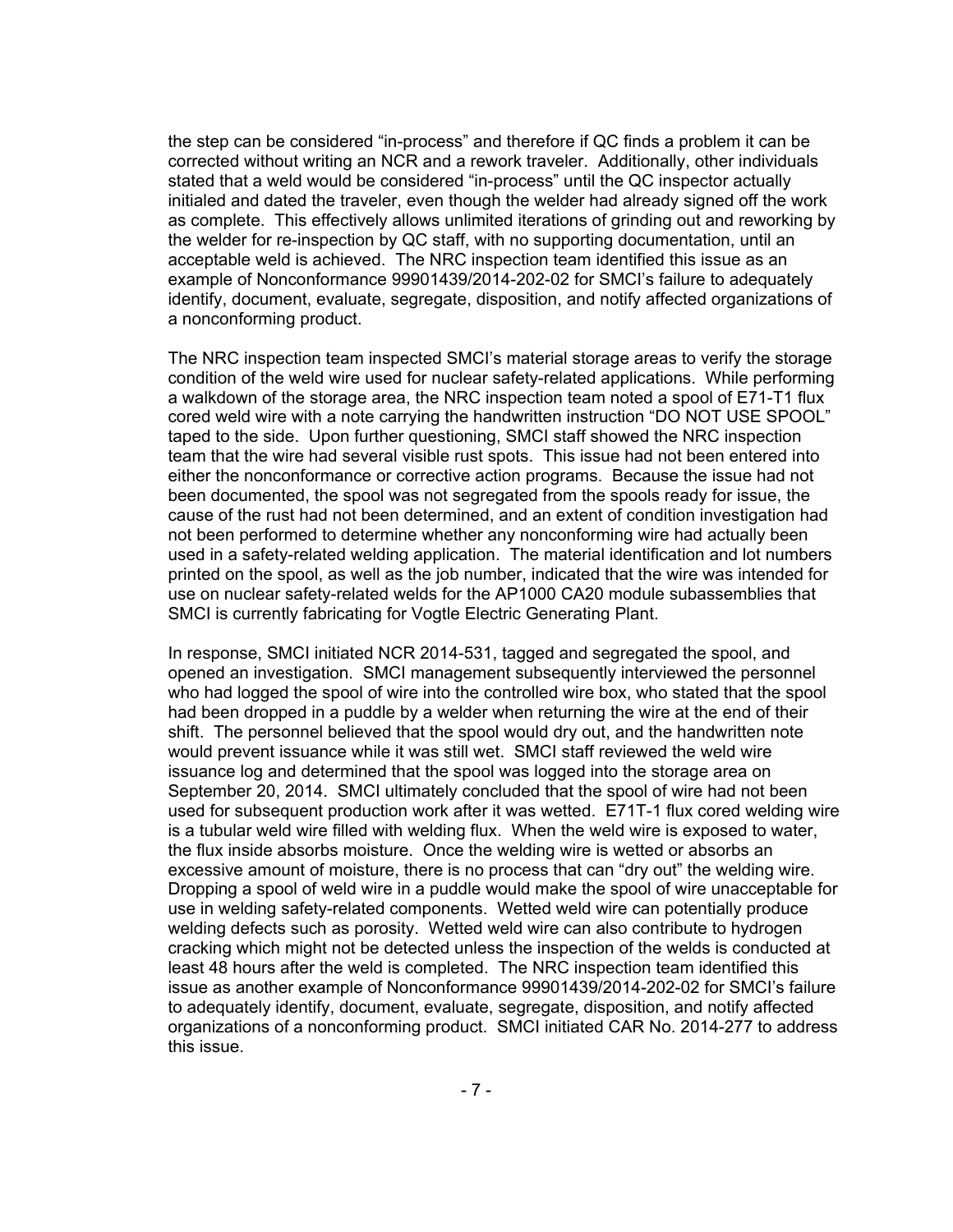## c. Conclusion

The NRC inspection team issued Nonconformance 99901439/2014-202-02 in association with SMCI's failure to implement the regulatory requirements of Criterion XV, in Appendix B to 10 CFR Part 50. Nonconformance 99901439/2014-202-02 cites SMCI for failing to adequately identify, document, evaluate, segregate, disposition, and notify affected organizations of a nonconforming product. Specifically, SMCI avoided generating NCRs for all nonconforming conditions by extending the definition of "work in process" to justify rework of nonconforming conditions without proper documentation and did not generate an NCR for a spool of wire that was checked into the controlled storage area by a member of SMCI staff in a known wetted condition.

### 3. Handling, Storage, and Shipping

### a. Inspection Scope

The NRC inspection team reviewed SMCI's policies and implementing procedures that govern the handling, storage, and shipping program to verify compliance with the requirements of Criterion XIII, "Handling, Storage, and Shipping," in Appendix B to 10 CFR Part 50.

The NRC inspection team also reviewed the classification and use of the storage level B, C, and D areas in accordance with the requirements of Subsection 6.1.2.d of Section 6, "Storage," of Subpart 2.2, "Quality Assurance Requirements for Packaging, Shipping, Receiving, Storage, and Handling of Items for Nuclear Power Plants," of the American Society of Mechanical Engineers Nuclear Quality Assurance (NQA) -1, "Quality Assurance Requirements for Nuclear Facility Applications," 1994 Edition. In addition, the NRC inspection team performed a walkdown of levels B, C, and D of SMCI's storage areas.

The NRC inspection team discussed the handling, storage, and shipping program with SMCI's management and technical staff. The attachment to this inspection report lists the documents reviewed by the NRC inspection team.

#### b. Observations and Findings

While performing a walkdown of the level B, C, and S storage areas, the NRC inspection team identified several locations where Level D material was being stored that did not have proper drainage. For example, several of the materials being stored were retaining water, had standing water directly beneath the material, and in some cases the pallets holding the material were sinking into the mud created by the water. The NRC inspection team identified this issue as an example of Nonconformance 99901439/2014- 202-03 for SMCI's failure to establish adequate measures for the storage of Level D items to prevent damage or deterioration. SMCI initiated CAR No. 2014-281 to address this issue.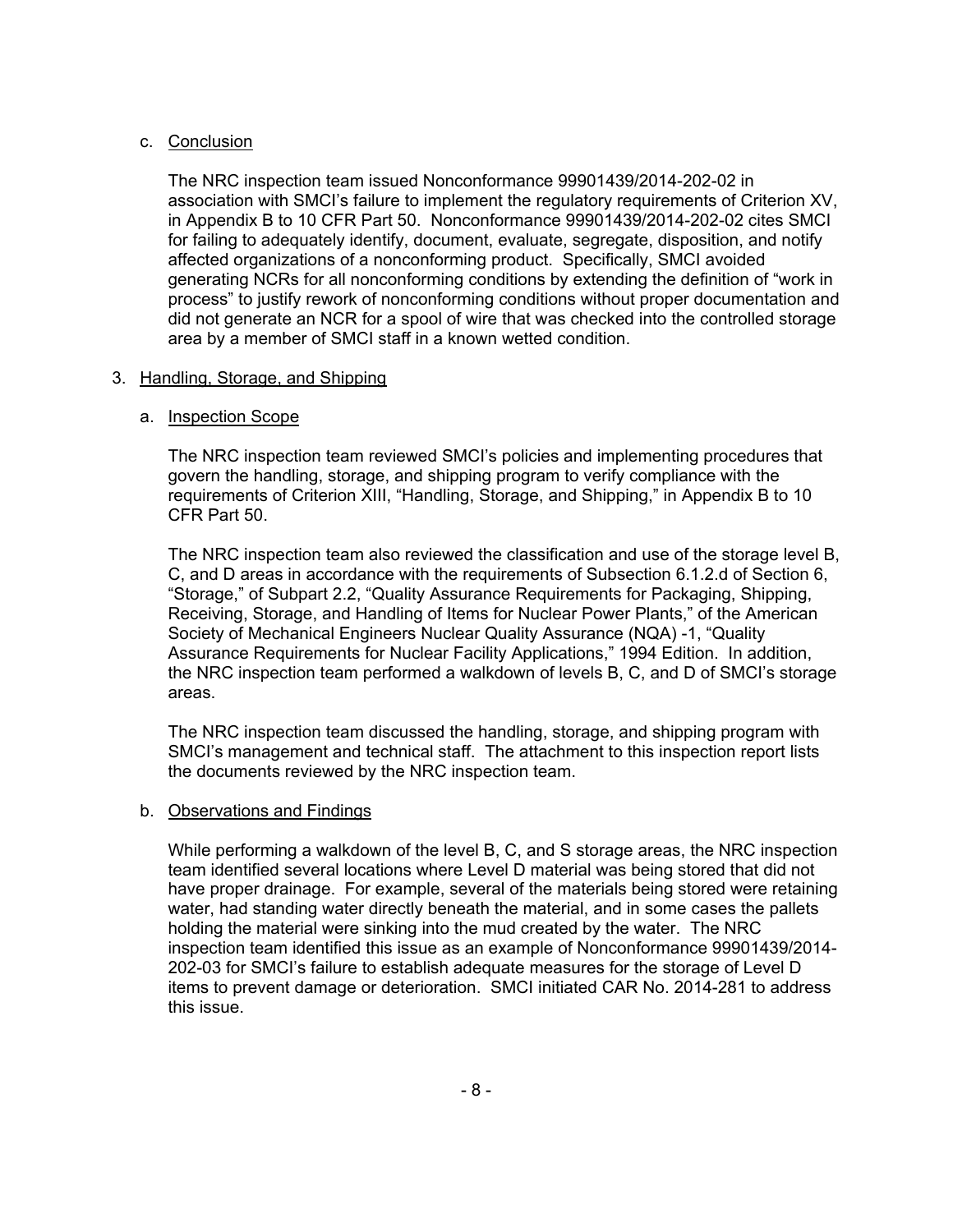### c. Conclusion

The NRC inspection team issued Nonconformance 99901439/2014-202-03 in association with SMCI's failure to implement the regulatory requirements of Criterion XIII in Appendix B to 10 CFR Part 50. Nonconformance 99901439/2014-202-03 cites SMCI for failing to establish adequate measures for the storage of Level D items. Specifically, the NRC inspection team identified several locations where Level D material was being stored that did not have proper drainage.

### 4. Control of Purchased Material, Equipment, and Services

### a. Inspection Scope

The NRC inspection team reviewed SMCI's policies and implementing procedures that govern the implementation of its oversight of contracted activities and internal audits program to verify compliance with the requirements of Criterion VII, "Control of Purchased Material, Equipment, and Services," in Appendix B to 10 CFR Part 50.

The NRC inspection team discussed the control of purchase material, equipment, and services program with SMCI's management and technical staff. The attachment to this inspection report lists the documents reviewed by the NRC inspection team.

### b. Observations and Findings

During an observation of the fabrication of carbon steel reactor vessel cavity CA04 modules, the NRC inspection team inquired as to the method used by SMCI to monitor the interpass temperature during welding operations. SMCI QC personnel stated that they use temperature indicating crayons to ensure that WPS interpass temperature limits are not exceeded. SMCI personnel further stated that the same method of interpass temperature monitoring is used on duplex stainless steel for the in-containment refueling water storage tank CA03 modules.

In accordance with WEC APP-GW-ZO-602, "AP1000 Cleaning and Cleanliness Requirements of Equipment for Use in Nuclear Supply and Associated Systems," Revision 3, dated February 18, 2013, materials used on the surface of items during their manufacture and installation shall be evaluated before their use to determine whether contaminants are present. Appendix E of WEC APP-GW-ZO-602 provides a list of contaminants. WEC APP-GW-ZO-602 lists temperature indicating crayons as a possible source of contaminants.

The NRC inspection team requested that SMCI provide documentation to show that it had verified that the temperature indicating crayons, used during the fabrication of AP1000 components, met the requirements of the WEC APP-GW-ZO-602 specifications regarding potential contaminants. SMCI could not provide the requested documentation. SMCI also could not provide any objective evidence that it had verified the absence of contaminants in the temperature indicating crayons in accordance with WEC APP-GW-ZO-602. The NRC inspection team was also unable to obtain any objective evidence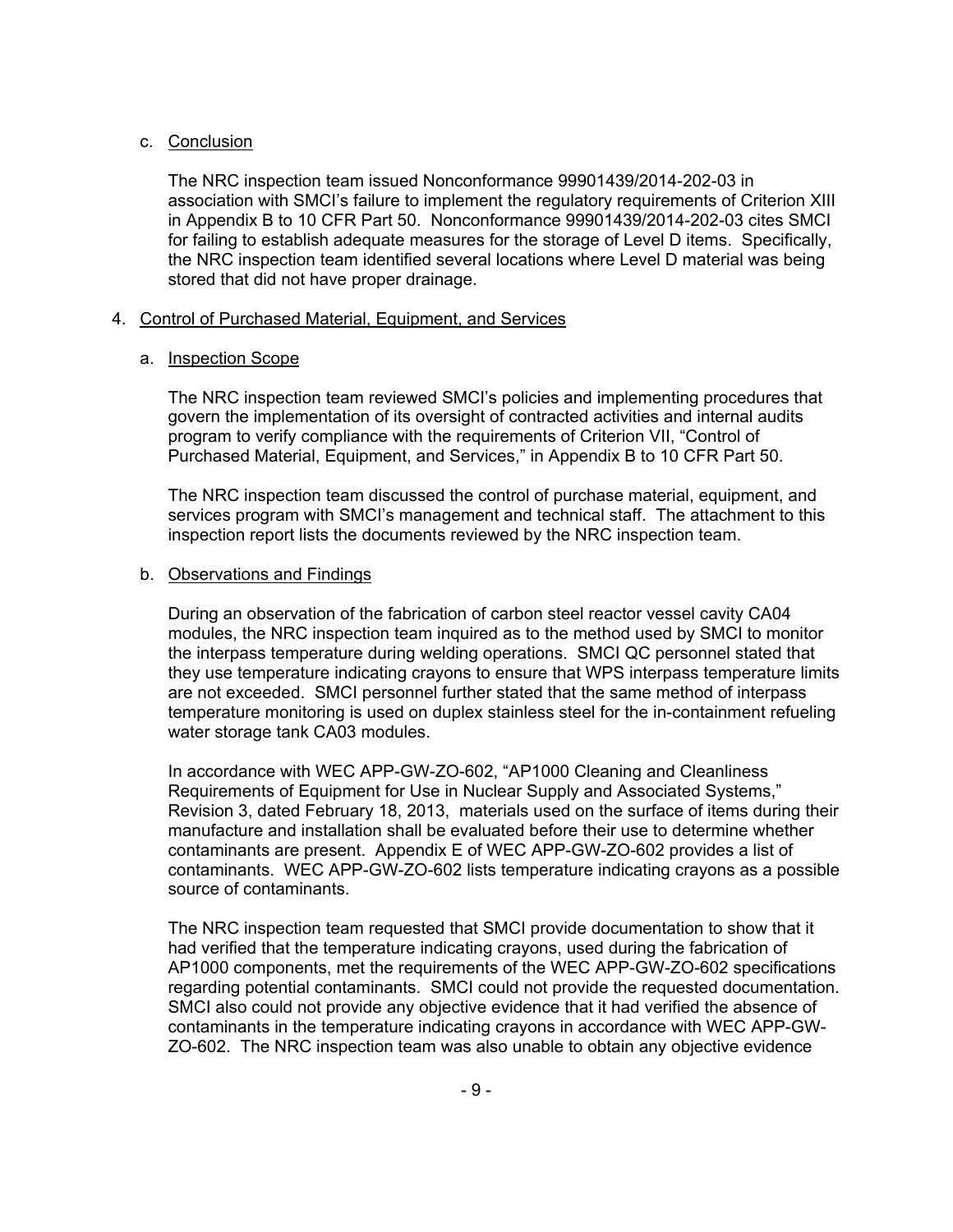that the accuracy of the temperature indicating crayons had been verified. Contaminants in contact with stainless steel material can contribute to an increased susceptibly to stress corrosion cracking. The NRC inspection team identified this issue as an example of Nonconformance 99901439/2014-202-204 for SMCI's failure to assure that purchased material conforms to the procurement documents. SMCI initiated CAR No. 2014-281 to address this issue.

## c. Conclusion

The NRC inspection team issued Nonconformance 99901439/2014-202-04 in association with SMCI's failure to implement the regulatory requirements of Criterion VII, in Appendix B to 10 CFR Part 50. Nonconformance 99901439/2014-202-04 cites SMCI for failing to assure that purchased material conforms to the procurement documents. Specifically, SMCI failed to verify that temperature indicating crayons, used in the fabrication of AP1000 safety-related components, were free of contaminants in accordance with the requirements of Appendix E of WEC document number APP-GW-ZO-602.

### 5. Manufacturing Control

#### a. Inspection Scope

The NRC inspection team reviewed SMCI policies and implementing procedures that govern the control of special processes to verify compliance with the regulatory requirements of the following:

- Criterion IX, "Control of Special Processes," in Appendix B to 10 CFR Part 50
- American Welding Society (AWS) D1.1 Structural Welding Code Steel, 2000 Edition,

The NRC inspection team reviewed a sample of welding documents associated with the fabrication of the reactor vessel cavity CA04 modules. The NRC inspection team also verified that the applicable welding data, such as weld material identification number, welding procedure specification (WPS), and in process inspection results were recorded on weld travelers.

The NRC inspection team witnessed semi-automatic flux cored arc welding on the CA04 module 4 for Virgil C. Summer Generating Station Unit 3. In addition, the NRC inspection team verified that the welding was performed using appropriately qualified welding procedures by qualified welders in accordance with AWS D1.1.

The NRC inspection team discussed the special processes program with SMCI's management and technical staff. The attachment to this inspection report lists the documents reviewed by the NRC inspection team.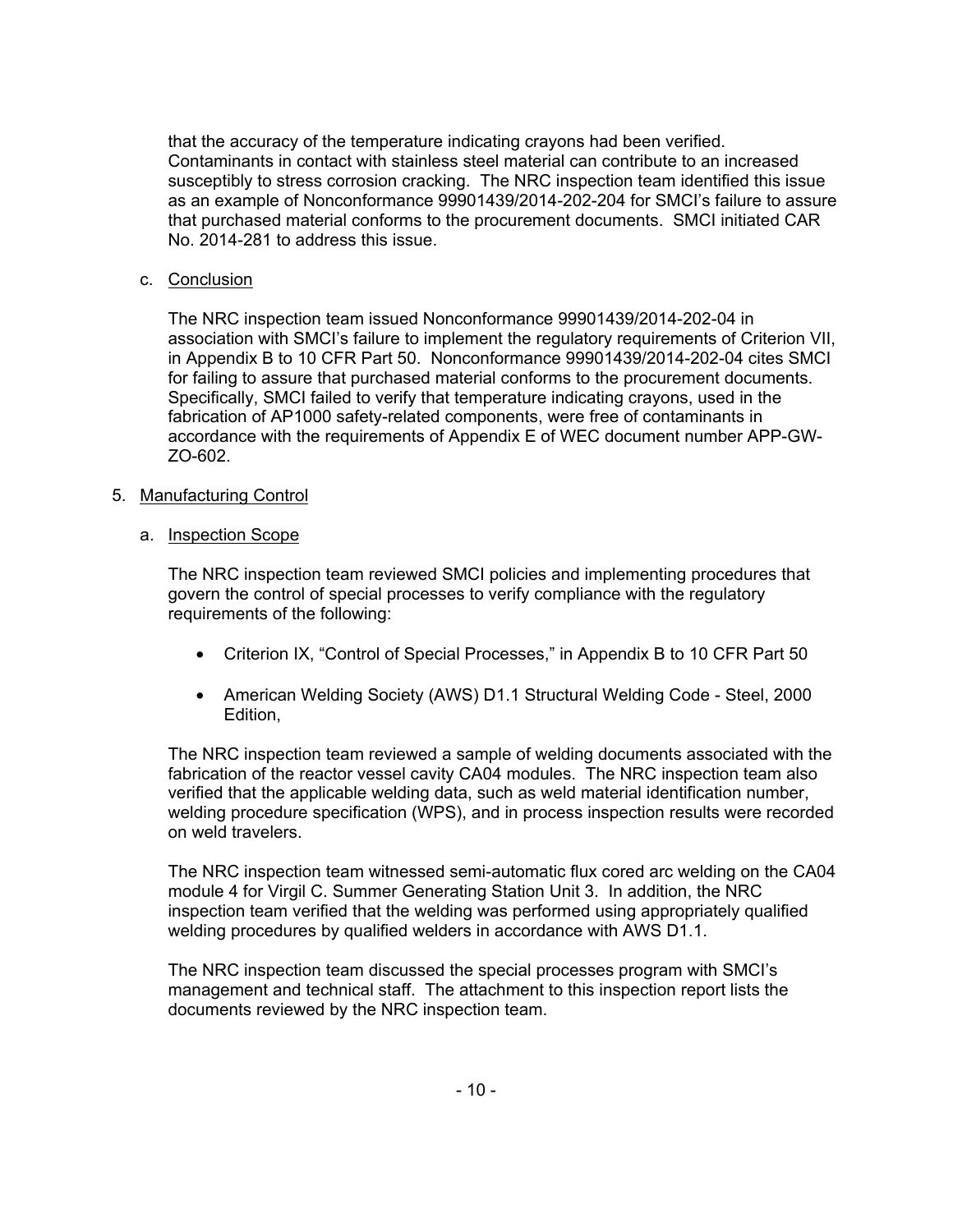## b. Observations and Findings

No findings of significance were identified.

#### c. Conclusion

The NRC inspection team concluded that SMCI is implementing its control of special processes program in accordance with the regulatory requirements of Criterion IX in Appendix B to 10 CFR Part 50. Based on the limited sample of documents reviewed, the NRC inspection team also determined that SMCI is implementing its policies and procedures associated with the control of special processes program. No findings of significance were identified.

### 6. Personnel Training and Qualification

### a. Inspection Scope

The NRC inspection team reviewed SMCI's policies and implementing procedures that govern the training and qualification program to verify compliance with the requirements of Criterion II, "Quality Assurance Program," in Appendix B to 10 CFR Part 50.

The NRC inspection team reviewed the indoctrination, training and qualification of lead auditors and auditors, nondestructive examination personnel, QC personnel, and welding personnel to ensure that proficiency is achieved and maintained. The NRC inspection team verified that all personnel performing activities affecting quality had completed the required training and met all the specified requirements in accordance with SMCI's policies and procedures.

The NRC inspection team discussed the training and qualification program with SMCI's management and technical staff. The attachment to this inspection report lists the documents reviewed by the NRC inspection team.

#### b. Observations and Findings

No findings of significance were identified.

c. Conclusion

The NRC inspection team determined that SMCI is implementing its training and qualification program in accordance with the regulatory requirements of Criterion II in Appendix B to 10 CFR Part 50. Based on the limited sample of documents reviewed, the NRC inspection team also determined that SMCI is implementing its policies and procedures associated with the training and qualification program. No findings of significance were identified.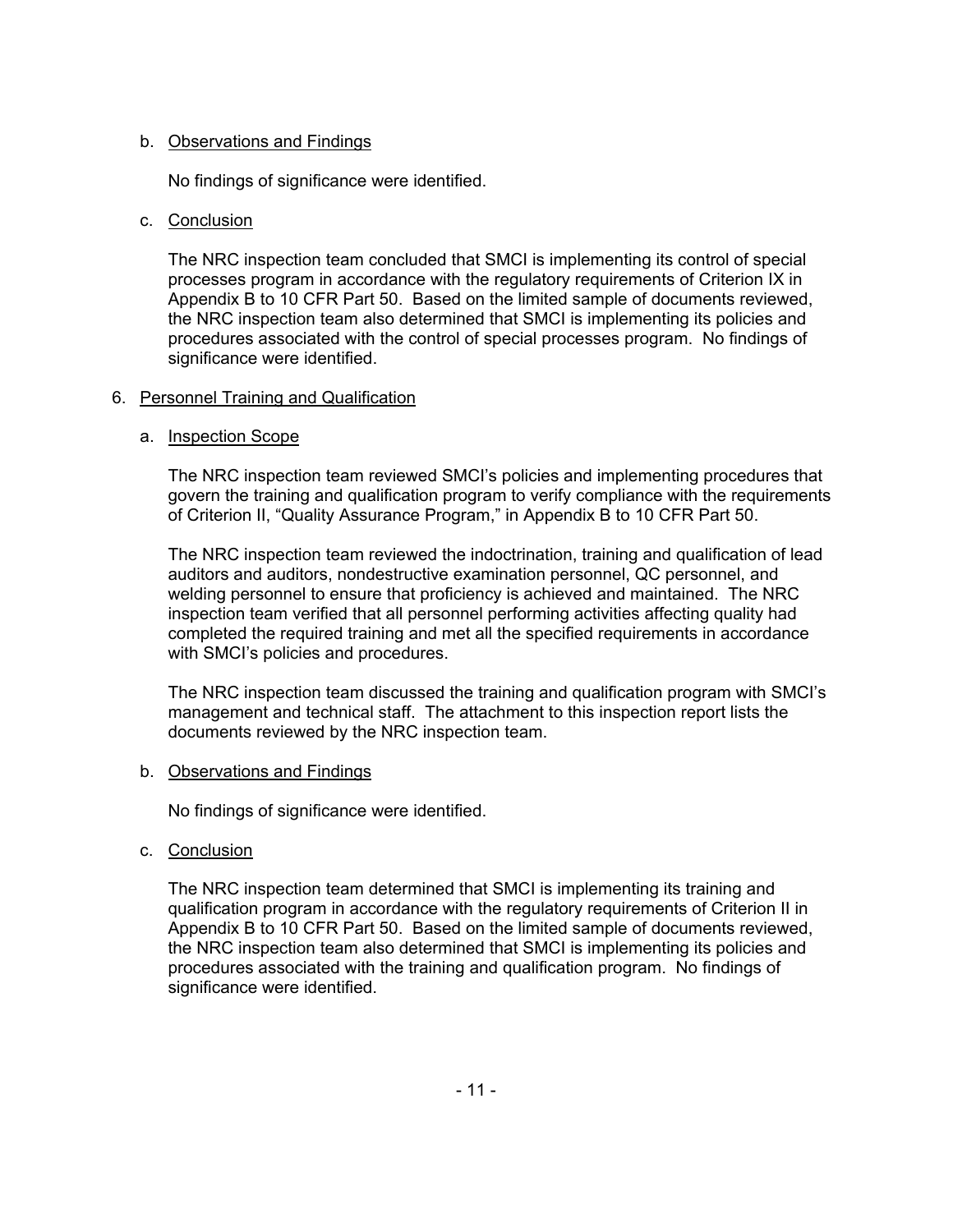## 7. Entrance and Exit Meetings

On October 13, 2014, the NRC inspection team discussed the scope of the inspection with Mr. Dave Masterson, SMCI's General Manager, and other members of SMCI's management and technical staff. On October 17, 2014, the NRC inspection team presented the inspection results and observations during an exit meeting with Mr. Masterson, and other members of SMCI's management and technical staff. The attachment to this report lists the attendees of the entrance and exit meetings, as well as those individuals whom the NRC inspection team interviewed.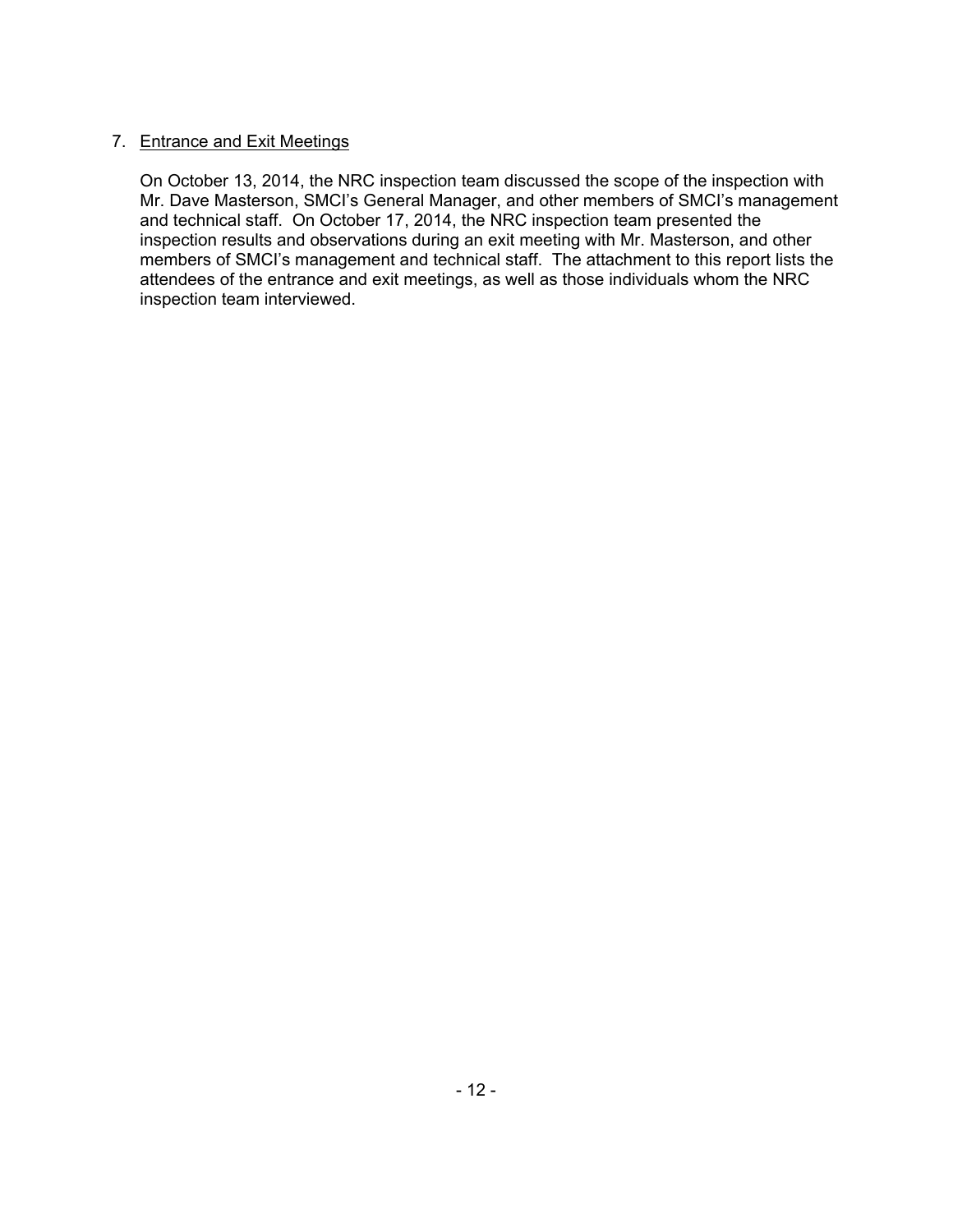# **ATTACHMENT**

# 1. ENTRANCE AND EXIT MEETING ATTENDEES

| <b>Name</b>           | <b>Title</b>                                            | <b>Affiliation</b>                                         | <b>Entrance</b> | Exit | Interviewed |
|-----------------------|---------------------------------------------------------|------------------------------------------------------------|-----------------|------|-------------|
| <b>Bob Marshall</b>   | <b>Executive Vice</b><br>President, Energy<br>Solutions | Specialty<br>Maintenance &<br>Construction, Inc.<br>(SMCI) |                 |      |             |
| Dave Masterson        | <b>General Manager</b>                                  | <b>SMCI</b>                                                | $\sf X$         | X    |             |
| <b>Tim Ennis</b>      | <b>Director of Nuclear</b><br>Operations                | <b>SMCI</b><br>X                                           |                 | X    |             |
| Mike Anderson         | Controller                                              | <b>SMCI</b>                                                | X               |      |             |
| Cameron Ott           | <b>Operations Manager</b>                               | <b>SMCI</b>                                                |                 | X    | X           |
| <b>Russell Stone</b>  | <b>Quality Assurance</b><br>Manager                     | $\sf X$<br><b>SMCI</b>                                     |                 | X    | X           |
| <b>Gamal Handal</b>   | <b>Engineering Manager</b>                              | <b>SMCI</b>                                                | X               |      | X           |
| Maricelli Rodríguez   | <b>Corrective Action</b><br>Program Manager             | <b>SMCI</b><br>$\sf X$                                     |                 | X    | X           |
| Lance Penn            | <b>Document Control</b><br>Manager                      | <b>SMCI</b>                                                | X               | X    | X           |
| <b>Aubrey Greene</b>  | <b>Project Quality Manager</b>                          | <b>SMCI</b>                                                |                 |      | X           |
| Shawn Beck            | <b>Project Quality Manager</b>                          | <b>SMCI</b><br>X                                           |                 |      |             |
| John Bard             | <b>Project Quality Manager</b>                          | <b>SMCI</b>                                                |                 |      | X           |
| John L. Simon         | <b>Project Manager</b>                                  | <b>SMCI</b>                                                | X               |      | X           |
| Joe Shinn             | <b>Project Manager</b>                                  | <b>SMCI</b>                                                | X               |      |             |
| Dan Grannan           | <b>Project Manager</b>                                  | <b>SMCI</b>                                                |                 |      | X           |
| <b>Anthony Saputo</b> | Quality Control (QC)<br>Inspector                       | <b>SMCI</b>                                                |                 |      | X           |
| Jeff Blanton          | QC Inspector                                            | <b>SMCI</b>                                                |                 |      | X           |
| <b>Bradley Brown</b>  | QC Inspector                                            | <b>SMCI</b>                                                |                 |      | X           |
| Scott Canup           | QC Inspector                                            | <b>SMCI</b>                                                |                 |      | X           |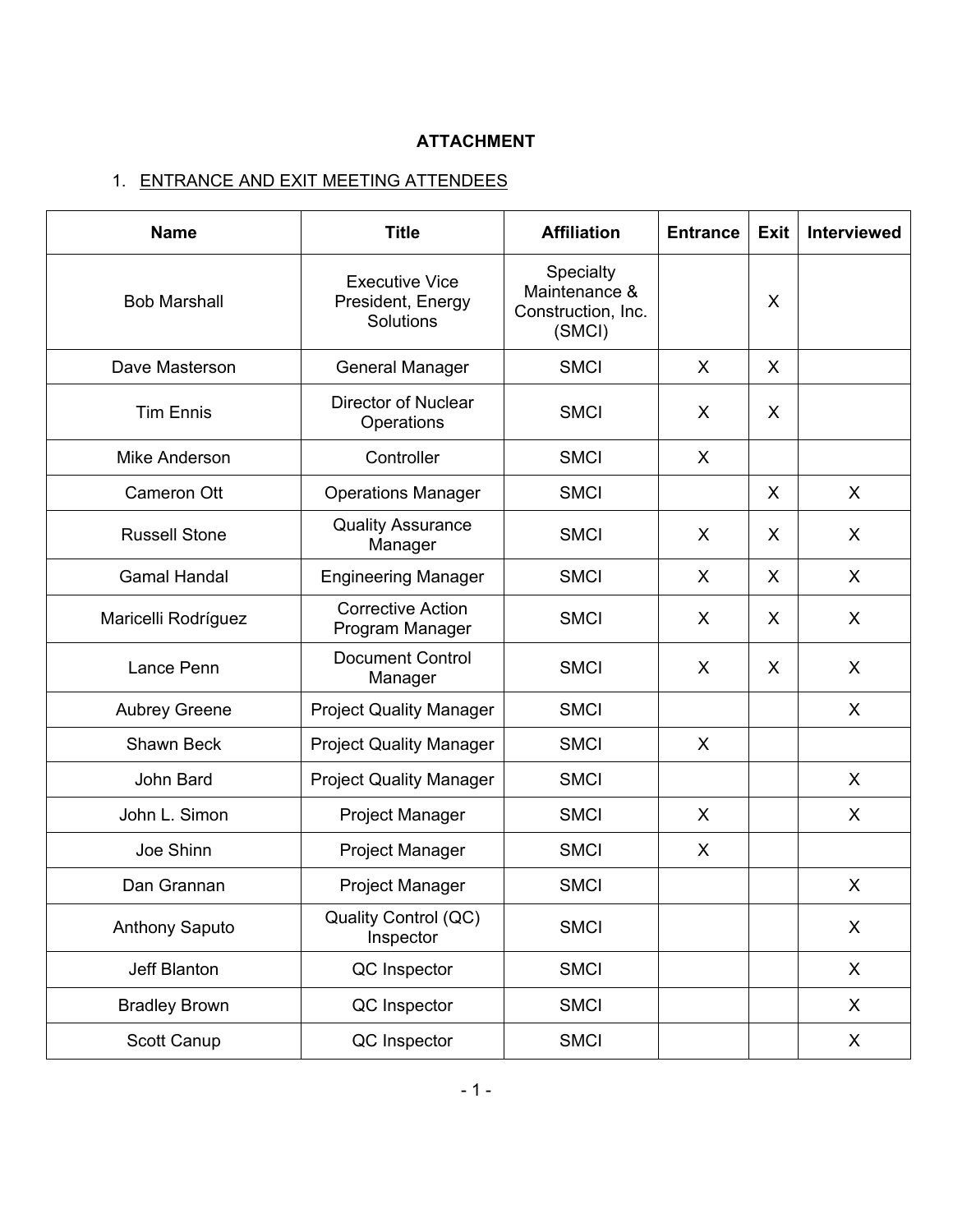| <b>Name</b>             | <b>Title</b><br><b>Affiliation</b>        |                                                    | <b>Entrance</b> | <b>Exit</b> | <b>Interviewed</b> |
|-------------------------|-------------------------------------------|----------------------------------------------------|-----------------|-------------|--------------------|
| Peter Furman            | <b>Welding Engineer</b>                   | <b>SMCI</b><br>X                                   |                 | X           | X                  |
| <b>Jack Pastorik</b>    | <b>Welding Engineer</b>                   | <b>SMCI</b>                                        |                 |             | X                  |
| Ron Riley               | <b>Welding Foreman</b>                    | <b>SMCI</b>                                        |                 |             | X                  |
| <b>Telly Davis</b>      | Foreman                                   | <b>SMCI</b>                                        |                 |             | X                  |
| Phillip Johnson         | Welder                                    | <b>SMCI</b>                                        |                 |             | X                  |
| <b>Troy Weathers</b>    | Welder                                    | <b>SMCI</b>                                        |                 |             | X                  |
| Roger Johnson           | Welder                                    | <b>SMCI</b>                                        |                 |             | X                  |
| John Henson             | Welder                                    | <b>SMCI</b>                                        |                 |             | X                  |
| Virgil Barton*          | Senior Vice President of<br>Operations    | Chicago Bridge &<br>Iron (CB&I)                    | X               |             |                    |
| Dave Jantosik*          | <b>Senior Director Nuclear</b><br>Quality | CB&I<br>X                                          |                 | $\sf X$     |                    |
| <b>Josh Skudlarick</b>  | <b>Director Modules</b>                   | CB&I                                               |                 |             |                    |
| <b>Thomas Collins</b>   | Senior Inspection<br>Specialist           | CB&I                                               |                 |             | X                  |
| Daniel P. Grannan       | <b>Quality Director</b>                   | CB&I<br>X                                          |                 | X           |                    |
| Gary Cook*              | Project Manager                           | CB&I                                               |                 | X           |                    |
| Mike Yox*               | <b>Licensing Manager</b>                  | Southern Nuclear<br>Operating<br>Company<br>(SNOC) |                 | X           |                    |
| Josh Olson*             | <b>Quality Assurance</b>                  | <b>SNOC</b>                                        |                 | X           |                    |
| Adam Wilshire*          | <b>Supplier Oversight</b>                 | <b>SNOC</b>                                        |                 | X           |                    |
| Thomas Saunders*        | <b>Supplier Compliance</b>                |                                                    |                 | X           |                    |
| Yamir Diaz-Castillo     | <b>Inspection Team Leader</b>             | <b>NRC</b>                                         | X               | X           |                    |
| Jonathan Ortega-Luciano | Inspector                                 | <b>NRC</b>                                         | X               | X           |                    |
| Laura Micewski          | Inspector                                 | <b>NRC</b>                                         | X               | X           |                    |
| <b>Robert Davis</b>     | Inspector                                 | <b>NRC</b>                                         | X               | X           |                    |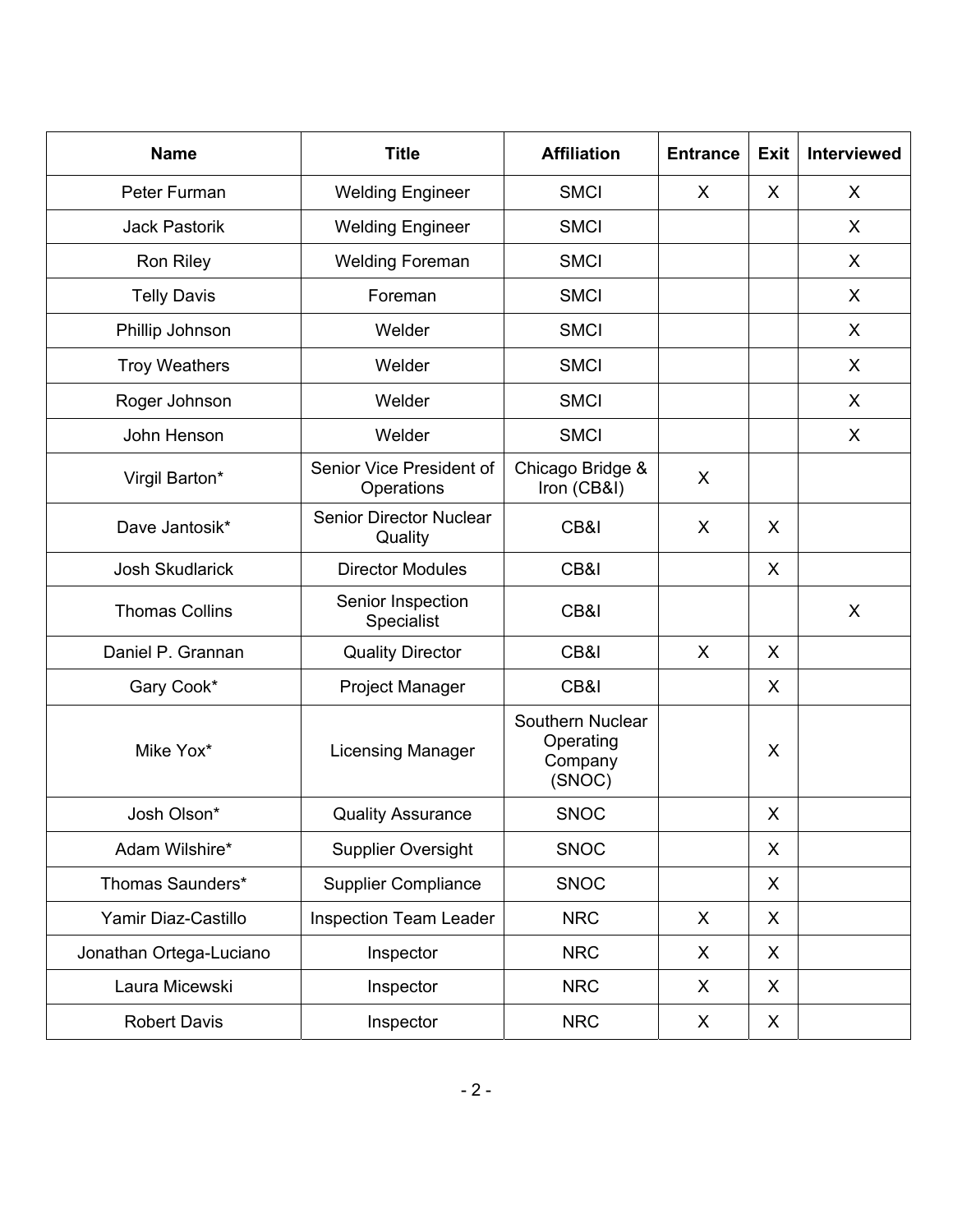## 2. INSPECTION PROCEDURE USED

## IP 43003, "Reactive Inspections of Nuclear Vendors," dated October 3, 2013

## 3. LIST OF ITEMS OPENED, CLOSED, AND DISCUSSED

| <b>Item Number</b>   | <b>Status</b>    | <b>Type</b> | <b>Description</b>  | <b>Applicable ITAAC</b> |
|----------------------|------------------|-------------|---------------------|-------------------------|
| 99901439/2014-201-01 | <b>DISCUSSED</b> | <b>NON</b>  | Criterion IX        | N/A                     |
| 99901439/2014-201-02 | <b>DISCUSSED</b> | <b>NON</b>  | <b>Criterion XV</b> | N/A                     |
| 99901439/2014-202-01 | OPENED           | <b>NON</b>  | Criterion XVI       | N/A                     |
| 99901439/2014-202-02 | <b>OPENED</b>    | <b>NON</b>  | Criterion XIII      | N/A                     |
| 99901439/2014-202-03 | <b>OPENED</b>    | <b>NON</b>  | <b>Criterion XV</b> | N/A                     |
| 99901439/2014-202-04 | <b>OPENED</b>    | <b>NON</b>  | Criterion XVI       | N/A                     |

## 4. DOCUMENTS REVIEWED

## Policies and Procedures

- SMCI's Quality Assurance Manual, Revision 6, dated December 23, 2013
- Quality Procedure (QP) 1.1, "Employee Concerns Program," Revision 0, dated April 18, 2014
- QP-2.0, "Indoctrination, Training, and Qualification of Personnel," Revision 2, dated May 20, 2014
- QP-3.2, "Engineering Change Notice," Revision 1, dated April 14, 2014
- QP-5.3, "Manufacturing Travelers," Revision 2, dated September 4, 2014
- QP-7.1, "Receiving Inspections," Revision 3, dated September 8, 2014
- QP-9.0, "Weld Filler Metal and Consumables Control," Revision 5, dated September 19, 2014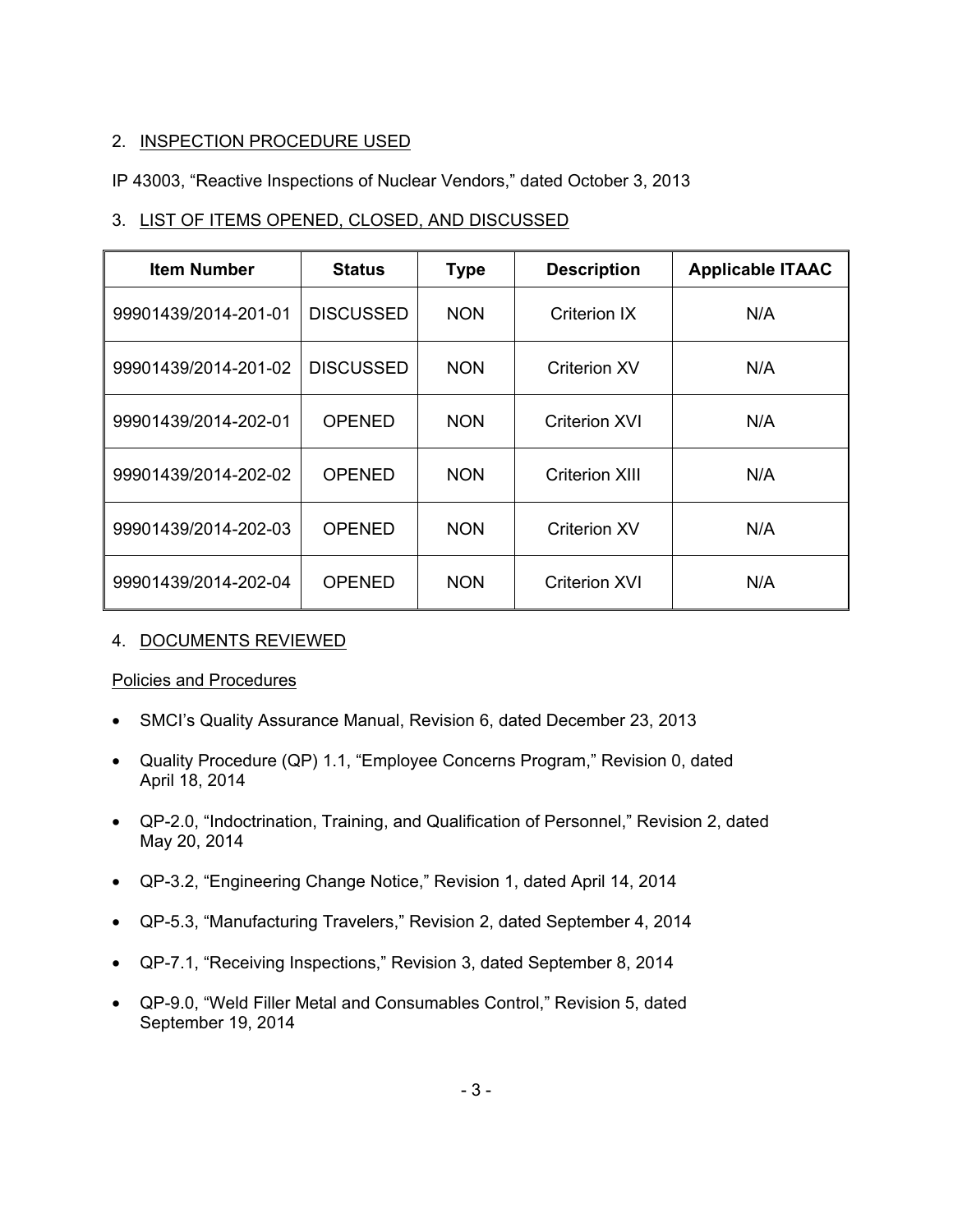- QP-12.0, "Control of Measuring and Test Equipment," Revision 3, dated May 12, 2014
- QP-12.0, "Control of Measuring and Test Equipment," Revision 4, dated June 19, 2014
- QP-WI-12.1, "Tracking Measuring and Test Equipment," Revision 0, dated May 12, 2014
- QP-13.0, "Material Handling, Storage, and Shipping," Revision 4, dated September 8, 2014
- QP-15.0, "Nonconformances," Revision 2, dated May 7, 2014
- QP-16.0, "Corrective Action," Revision 2, dated April 24, 2014
- QP-17.0, "QA Records," Revision 1, dated October 19, 2012
- Form NCR-001, "Nonconformance Report," Revision 2

## Design Documents

• WEC APP-GW-ZO-602, "AP1000 Cleaning and Cleanliness Requirements of Equipment for Use in Nuclear Supply and Associated Systems," Revision 3, dated February 18, 2013

## Purchase Orders

- Purchase Order (PO) No. 132175-D100.CA007, from Stone & Webster, Inc., to SMCI for fabrication of CA20 subassemblies for Vogtle Unit 3, dated August 6, 2013
- P.O. No. 33420, from SMCI to Weldstar Company for E-71T flux-cored well filler, dated January 28, 2014

## Calibration, Inspection, Material, and Welding Records

- Material Receiving Inspection Report for PO No. 33430, ESAB spooled wire E71T-1M/12MJH4
- Certificate of Compliance from Weldstar for spooled wire, 0.045" x 33 lb. spools, ESAB, E71T-1M/12MJH4 Lot #100285, dated January 28, 2014
- Magnetic Equipment Certification of Calibration #2011314 for Parker Yoke Model DA-400, Serial 10946, dated October 10, 2014
- Magnetic Equipment Certification of Calibration #2010244 for Parker Yoke Model DA-400, Serial 10946, dated October 15, 2014
- Welding Procedure Specification (WPS) 1036, Revision 2, dated February 25, 2014
- WPS 1015, Revision 3, July 15, 2014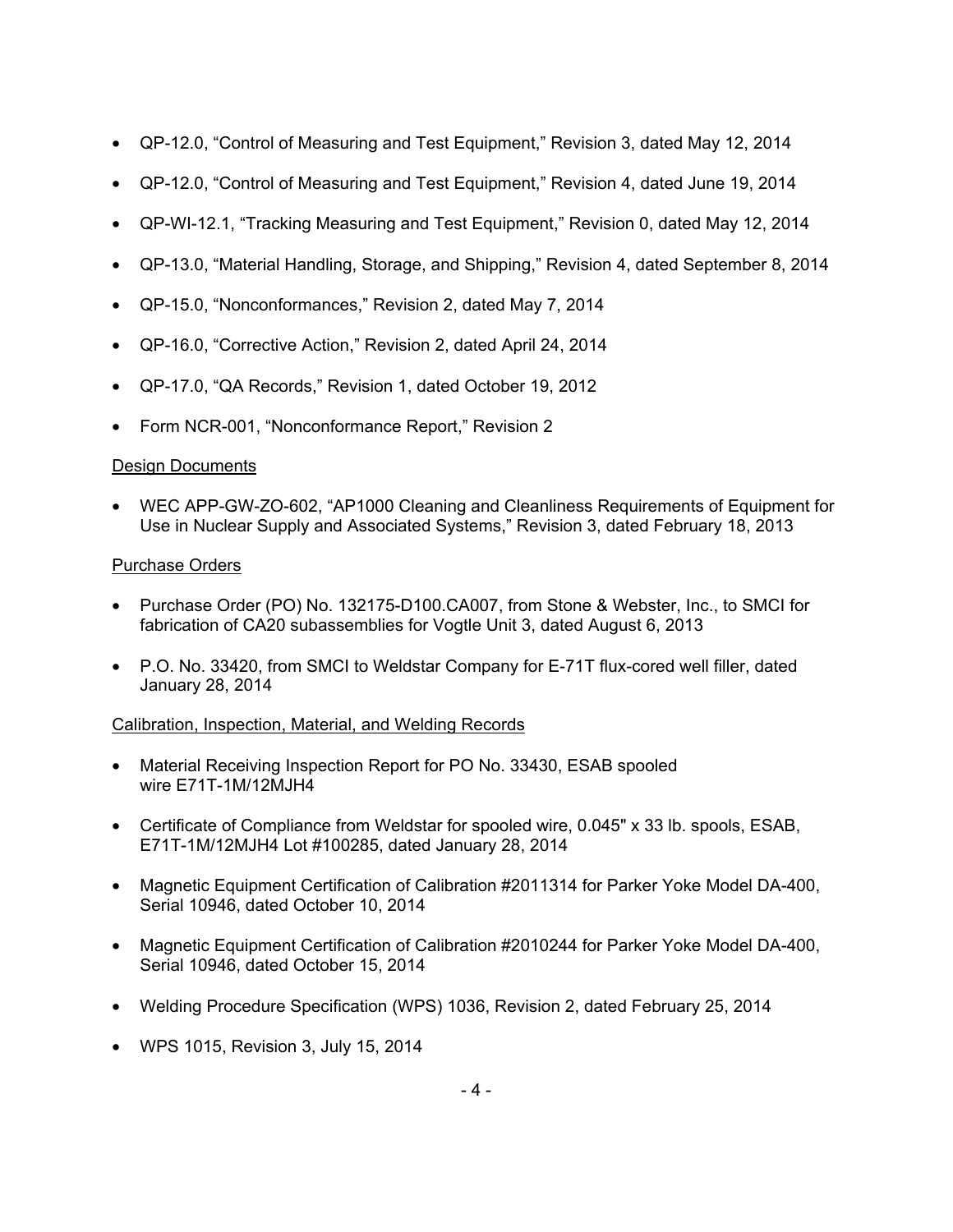- Welding Procedure Qualification Record (PQR) 1015-Partial Joint Penetration (PJP), Revision 2, dated July 15, 2014
- WPS 1019, Revision 3, dated July 15, 2014
- PQR 1019, Revision 2, dated April 16, 2014
- Welding Performance Qualification (WPQ) for Jason Stealy, AWS D1.1, WPS 1046, Flux Cored Arc Welding, 3G, dated June 21, 2014
- WPQ for Phillip Johnson, AWS D1.1, WPS 1046, Flux Cored Arc Welding, 3G, dated July 1, 2014
- WPQ for Phillip Johnson, AWS D1.1, WPS 1046, Flux Cored Arc Welding, 4G, dated September 10, 2014
- WPQ for Troy Weathers, AWS D1.1, WPS 1046, Flux Cored Arc Welding, 3G, dated July 1, 2014
- WPQ for Troy Weathers, AWS D1.1, WPS 1046, Flux Cored Arc Welding, 4G, dated September 10, 2014
- WPQ for John Henson, AWS D1.1, WPS 1046, Flux Cored Arc Welding, 3G, dated July 1, 2014
- WPQ for Roger Johnson, AWS D1.1, WPS 1046, Flux Cored Arc Welding, 3G, dated June 27, 2014

#### Nonconformance Reports

• 067, 068, 069, 078, 105, 119, 136, 147, 153, 165, 166, 171, 175, 227, 230, 231, 244, 246, 259, 266, 267, 278, 290, 294, 316, 332, 326, 372, 375, 376, 389, 390, 411, 419, 426, 432, 440, 461, 466, 531, and 532

#### Corrective-Action Reports

• 199, 200, 262, 277, 279, 116, 239, and 277

#### Corrective-Action Reports Generated during the NRC Inspection

• 275, 276, 277, 278, 279, 281, and 282

#### Training and Qualification Records

• Training and qualification records for the following personnel: Matthew T. Corsi, Jack R. Dighera, Timothy W. Ennis, David W. Johnson, David L. Masterson, Susan M. Pierce,